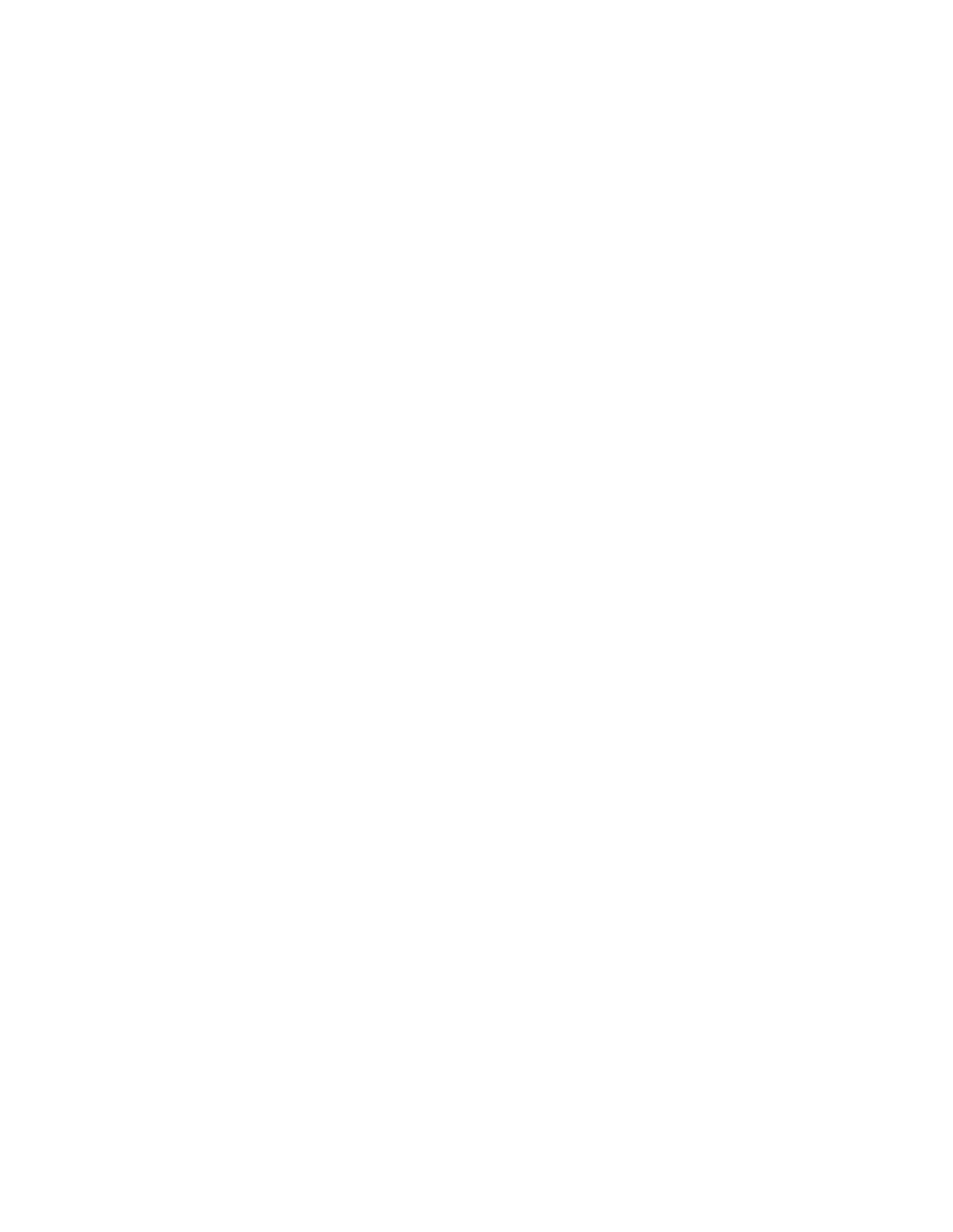**Standards for Attorneys Representing Children in Child Protective, Foster Care, Destitute Child and Termination of Parental Rights Proceedings**

**(January 2015)**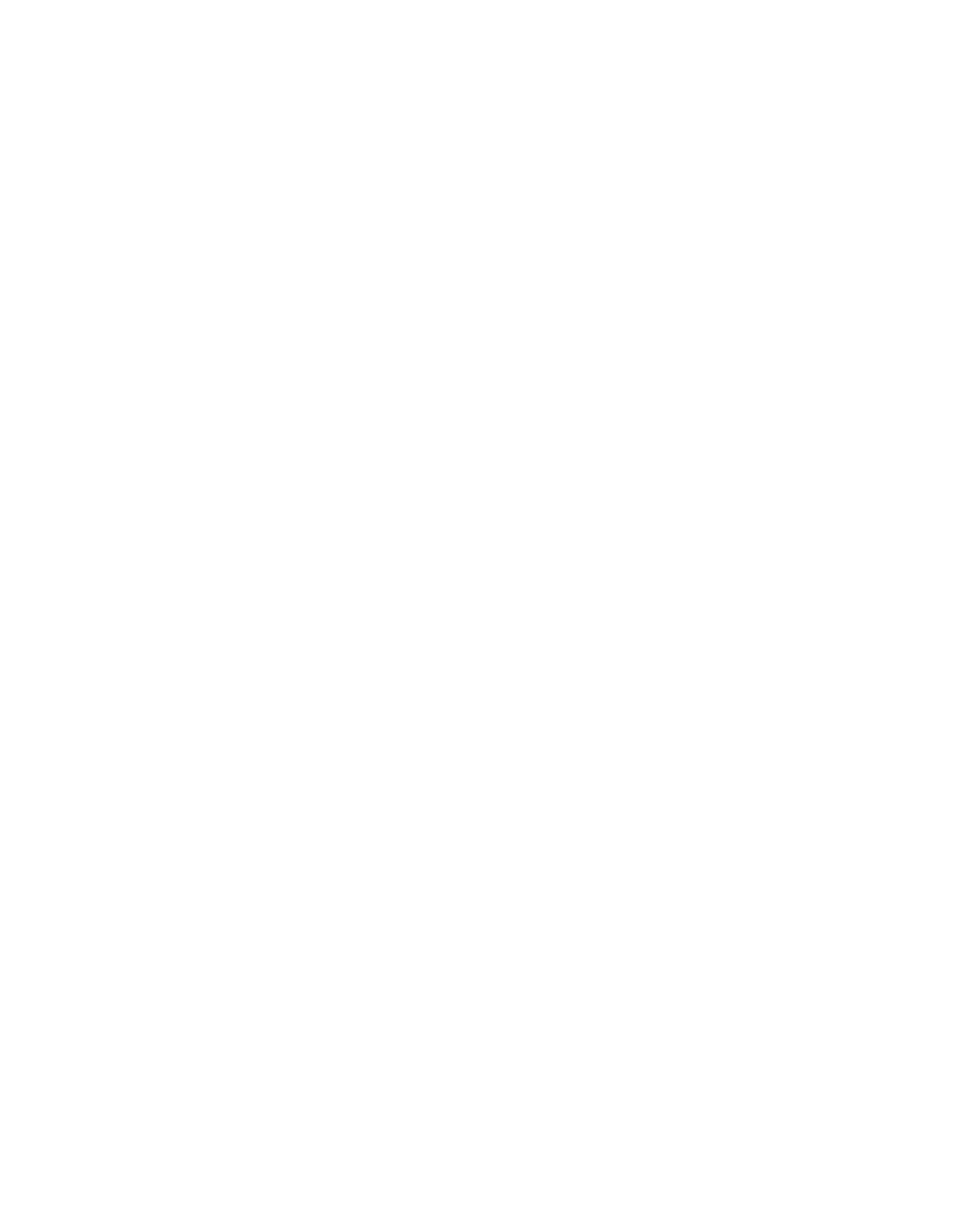## **NEW YORK STATE BAR ASSOCIATION COMMITTEE ON CHILDREN & THE LAW**

# **STANDARDS FOR ATTORNEYS REPRESENTING CHILDREN IN NEW YORK CHILD PROTECTIVE, FOSTER CARE, DESTITUTE CHILD, AND TERMINATION OF PARENTAL RIGHTS PROCEEDINGS**

Table of Contents

## **PREFACE**

Page

# **A. THE CHILD'S ATTORNEY**

- **A-1. The Attorney-Client Relationship**
- **A-2. Counseling and Advising the Child**
- **A-3. Overcoming the Presumption of Adherence to the Client's Directions**
- **A-4. The Use of Substituted Judgment**
- **A-5. Confidentiality of the Attorney-Client Relationship**

## **B. GENERAL AUTHORITY AND DUTIES**

- **B-1. Basic Obligations**
- **B-2. Conflict Situations**

# **C. ACTIONS TO BE TAKEN**

- **C-1. Meet With the Child**
- **C-2. Investigate**
- **C-3. File Pleadings**
- **C-4. Request Services**
- **C-5. Child With Special Needs**
- **C-6. Negotiate Settlements**
- **C-7. Undocumented Children/SIJS**
- **C-8. Adolescent Clients**

## **D. HEARINGS**

- **D-1. Court Appearances**
- **D-2. Client Explanation**
- **D-3. Motions and Objections**
- **D-4. Presentation of Evidence**
- **D-5. The Child's Participation at a Hearing**
- **D-6. Whether Child Should Testify**
- **D-7. Child Witness**
- **D-8. Questioning the Child**
- **D-9. Challenges to Child's Testimony or Statements**
- **D-10. Conclusion of Hearing**
- **D-11. Dispositional Hearing**
- **D-12. Permanency Hearings**
- **D-13. Expanded Scope of Representation**
- **D-14. Obligations after Disposition**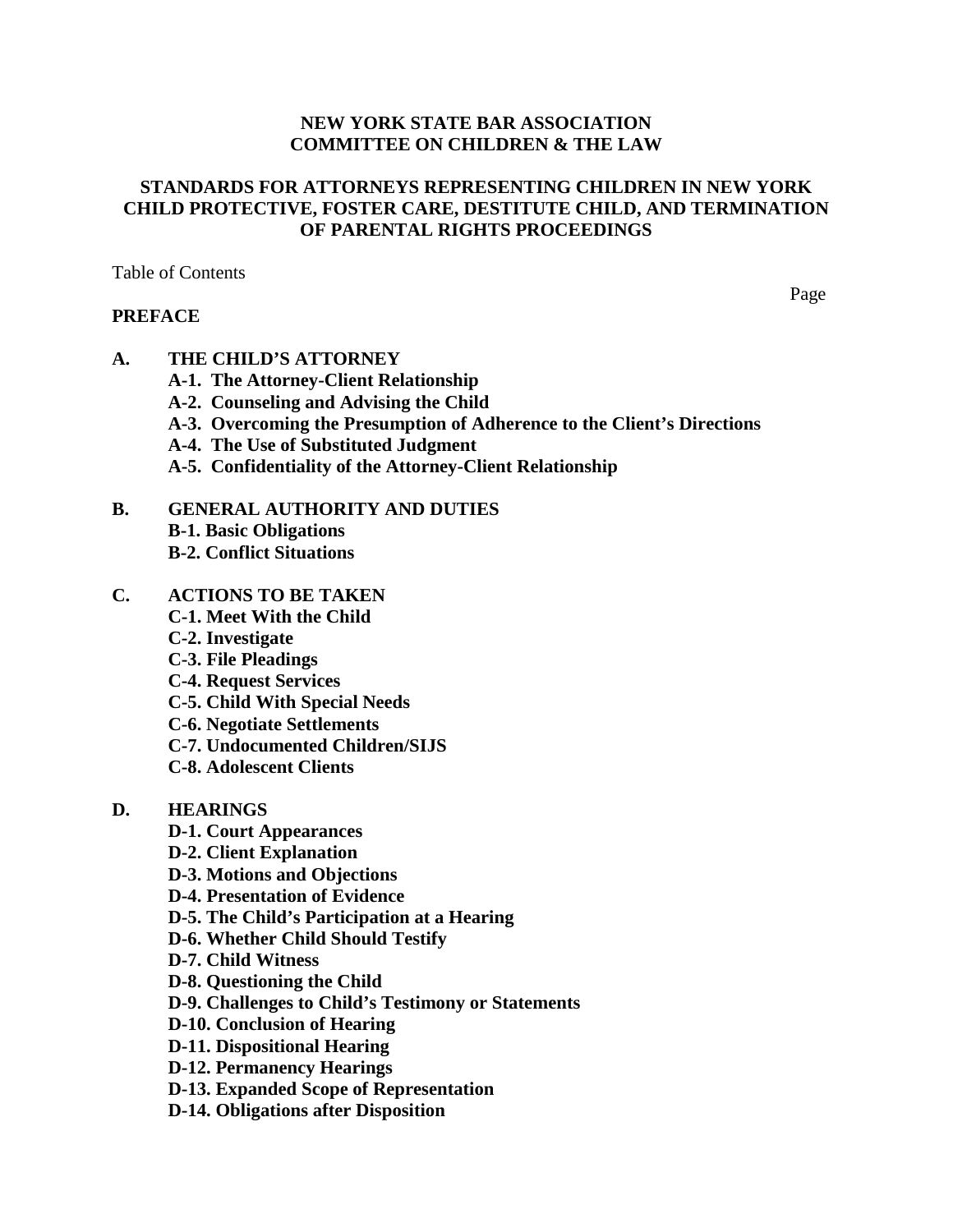**E. POST-HEARING E-1. Review of Court's Order E-2. Communicate Order to Child E-3. Implementation E-4. Protecting the Child's Rights**

# **F. APPEAL**

- **F-1. Decision to Appeal**
- **F-2. Withdrawal**
- **F-3. Participation in Appeal**
- **F-4. Conclusion of Appeal**
- **F-5. Cessation of Representation**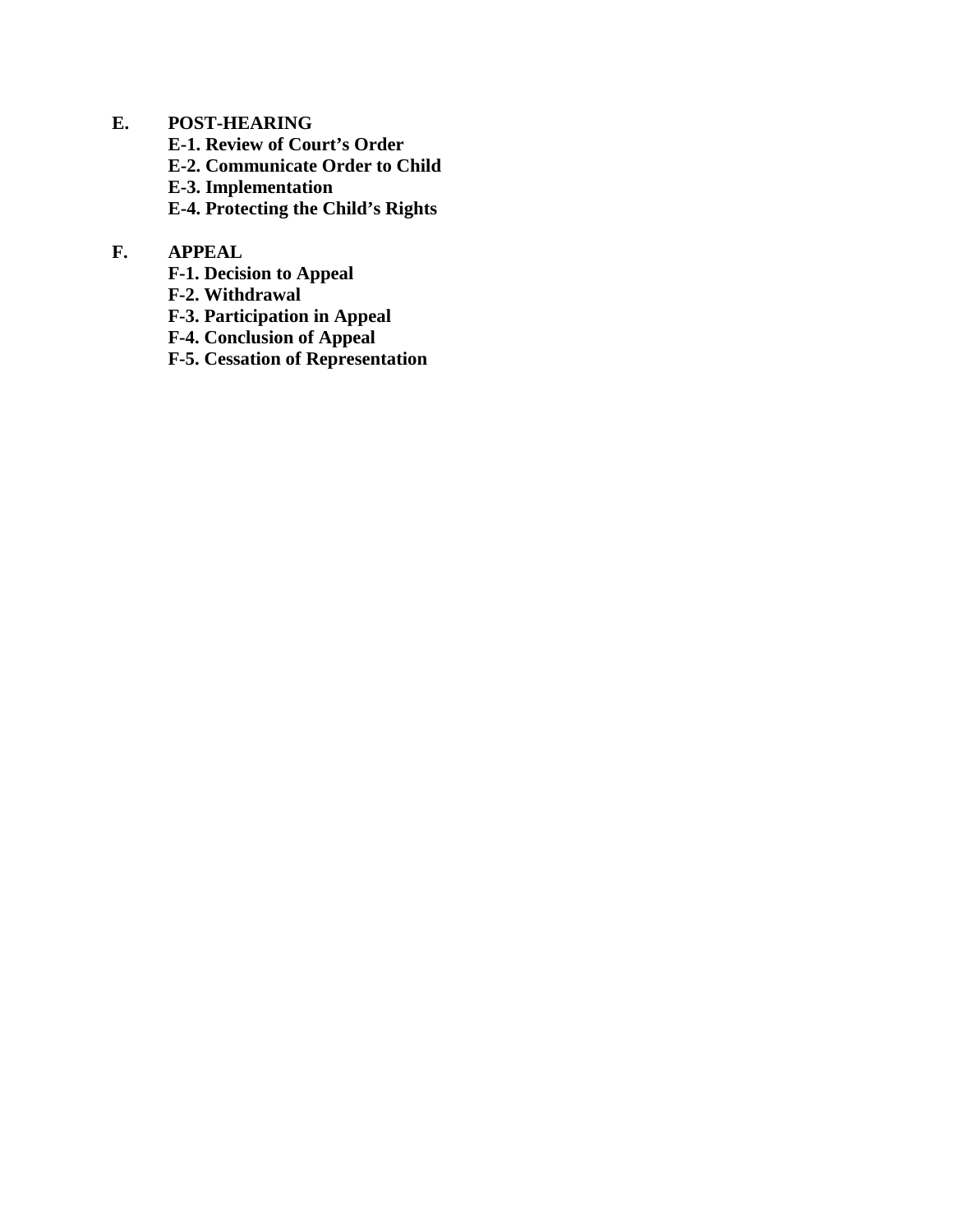# **NEW YORK STATE BAR ASSOCIATION COMMITTEE ON CHILDREN & THE LAW**

# **STANDARDS FOR ATTORNEYS REPRESENTING CHILDREN IN NEW YORK CHILD PROTECTIVE, FOSTER CARE, DESTITUTE CHILD, AND TERMINATION OF PARENTAL RIGHTS PROCEEDINGS (2014)**

#### **PREFACE**

**Standards for Attorneys Representing Children in New York Child Protective, Foster Care, Destitute Child, and Termination of Parental Rights Proceedings (2014)** is a revised edition of the 2007 Standards, which updated Parts III. Child Protective Proceedings; IV. Termination of Parental Rights Proceedings; and V. Foster Care Placement & Review Proceedings of the 1996 edition of Standards.

These Standards apply to all attorneys representing children in the proceedings referenced above. Despite some ongoing confusion regarding the party status of the child in the context of child welfare proceedings, the child will be considered a party and referenced as such throughout these Standards.

The **Standards for Attorneys Representing Children in New York Child Protective, Foster Care, Destitute Child, and Termination of Parental Rights Proceedings** are intended to define what constitutes effective representation.

The Committee welcomes comments and suggestions to improve this edition of the Standards. These should be sent to the Committee through the NYSBA.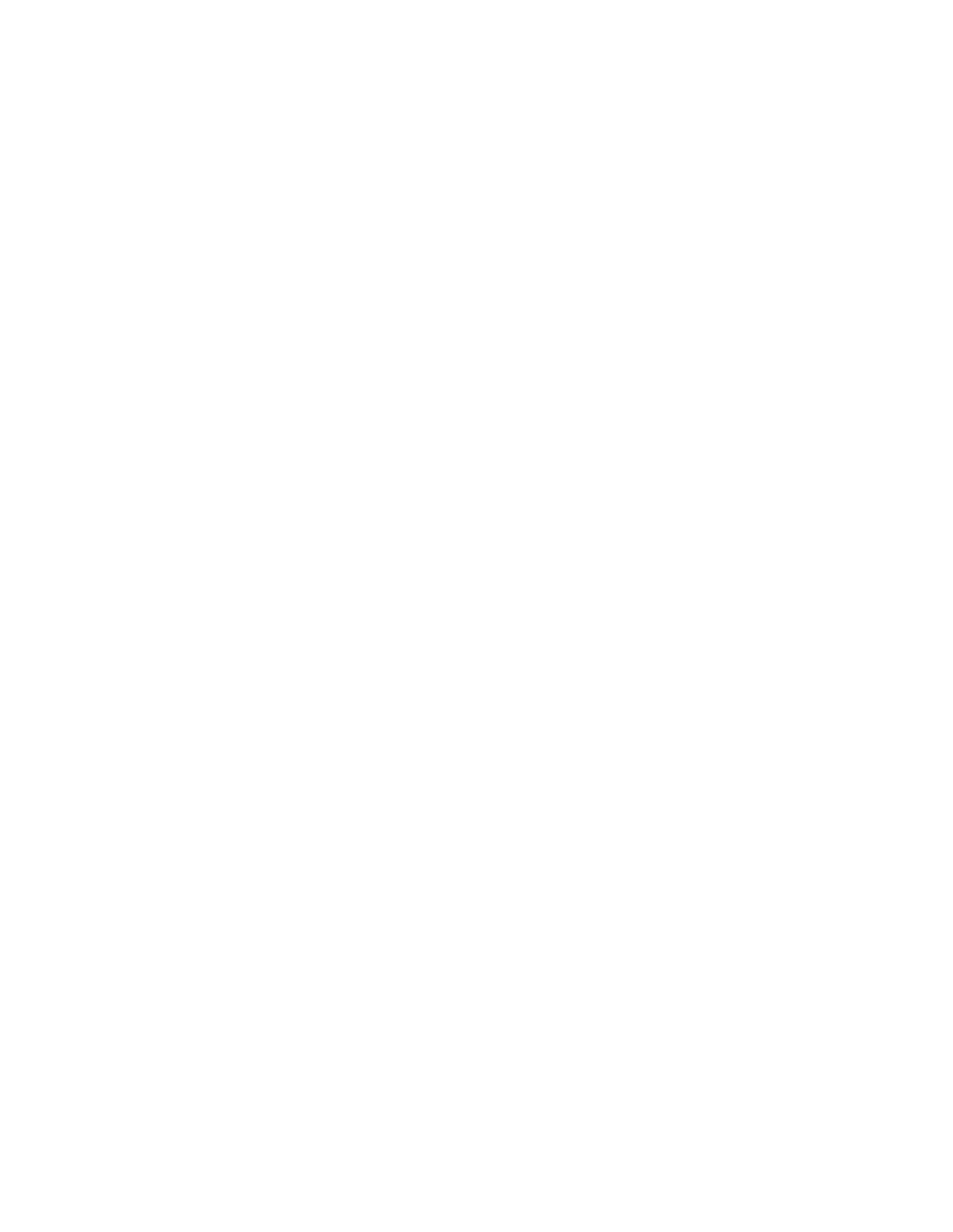# **STANDARDS FOR ATTORNEYS REPRESENTING CHILDREN IN NEW YORK CHILD PROTECTIVE, FOSTER CARE, DESTITUTE CHILD, AND TERMINATION OF PARENTAL RIGHTS PROCEEDINGS (2014)**

# **A. THE CHILD'S ATTORNEY**

# **A-1. The Attorney-Client Relationship**

Whether retained or assigned, and whether called "counsel" or "law guardian,"<sup>[1](#page-8-0)</sup> the attorney for the child shall, to the greatest possible extent, maintain a traditional attorney-client relationship with the child. The attorney owes a duty of undivided loyalty to the child, shall keep client confidences, and shall advocate the child's position. In determining the child's position, the attorney for the child must consult with and advise the child to the extent and in a manner consistent with the child's capacities and have a thorough knowledge of the child's circumstances. Ethics rules require a lawyer "to abide by a client's decisions concerning the objectives of representation and . . . consult with the client as to the means by which they are to be pursued." (NY Rules of Professional Conduct [22 NYCRR 1200.0], rule 1.2[a]).In addition, the lawyer must "reasonably consult with the client about the means by which the client's objectives are to be accomplished." Rule 1.4(a)(2). In 2007 the Chief Judge of the New York State Court of Appeals made it clear that unless a child is not capable of expressing a preference or clearly and unequivocally lacks the capacity to perceive and comprehend the consequences of his or her decisions, or the child's articulated position would place the child at imminent risk of serious harm, the attorney must not "substitute judgment" in determining and advocating the child's position, even if the attorney believes that what the child wants is not in the child's best interests. Rules of the Chief Judge, § 7.2.

## *Commentary*

*Under the Rules of the Chief Judge, § 7.2 (b) & (d):*

- *(b) The attorney for the child is subject to the ethical requirements applicable to all attorneys including, but not limited to, constraints on ex parte communication; disclosure of client confidences and attorney work product; conflicts of interest; and becoming a witness in the litigation.*
- *(d) In other types of proceedings [other than JD and PINS], where the child is the subject, the attorney for the child must zealously advocate the child's position.*
	- *(1) In ascertaining the child's position, the attorney for the child must consult with and advise the child to the extent of and in a manner consistent with the child's capacities, and have a thorough knowledge of the child's circumstances.*

<span id="page-8-0"></span> $1$  "Law Guardian" is an outdated term for the child's legal advocate. It has been replaced in the relevant statutes by the term "Attorney for the Child".  $\overline{a}$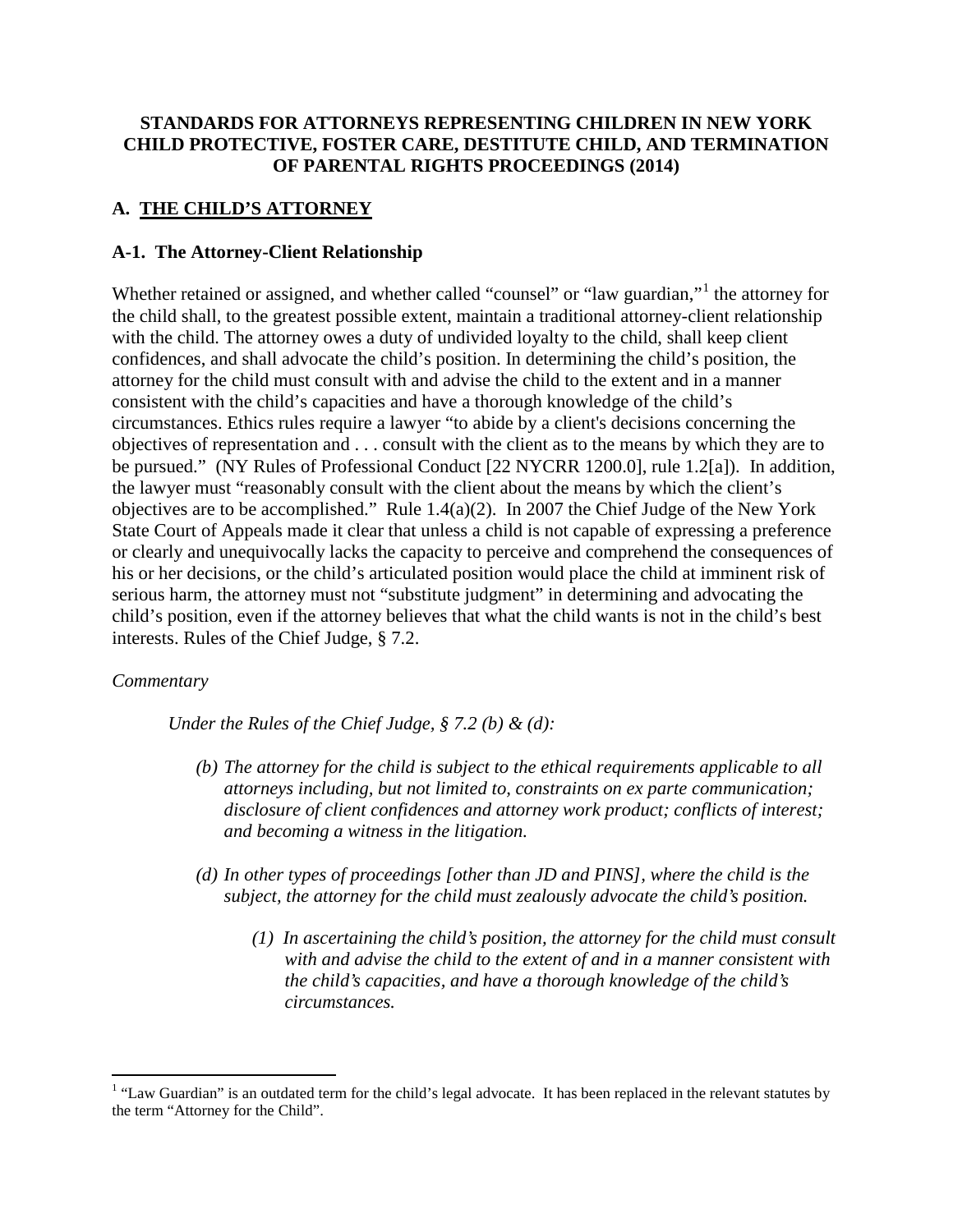- *(2) If the child is capable of knowing, voluntary and considered judgment, the attorney for the child should be directed by the wishes of the child, even if the attorney for the child believes that what the child wants is not in the child's best interests. The attorney should explain fully the options available to the child and may recommend to the child a course of action that in the attorney's view would best promote the child's interests.*
- *(3) When the attorney for the child is convinced either that the child lacks the capacity for knowing, voluntary and considered judgment, or that following the child's wishes is likely to result in a substantial risk of imminent, serious harm to the child, the attorney for the child would be justified in advocating a position that is contrary to the child's wishes. In these circumstances, the attorney for the child must inform the court of the child's articulated wishes if the child wants the attorney to do so, notwithstanding the attorney's position.*

*Case law makes plain that children are entitled to more than the mere presence of an attorney; they deserve effective representation, and the failure to provide effective representation constitutes reversible error. See Matter of Elizabeth R., 155 A.D.2d 666 (3d Dept, 1989); Matter of Jamie TT., 191 A.D.2d 132, 599 N.Y.S.2d 892 (3d Dept, 1993).*

# **A-2. Counseling and Advising the Child**

The attorney has a duty to explain to the child, in a developmentally appropriate manner, all information that will help the child to understand the proceedings, make decisions, and otherwise provide the attorney with meaningful input and guidance. Because a child may be more susceptible to intimidation and manipulation than an adult client, the attorney should ensure that the child's decisions reflect his/her actual position. The attorney has a duty not to overbear the will of the child.

The attorney's duties as counselor and advisor include:

- (1) Developing a thorough knowledge of the child's circumstances and needs;
- (2) Informing the child of the relevant facts and applicable laws;
- (3) Explaining the practical effects of taking various positions, which may include the impact of such decisions on the child and other family members or on future legal proceedings;
- (4) Expressing an opinion concerning the likelihood that the court will accept particular arguments;
- (5) Providing an assessment of the case and the best position for the child to take and the reasons for such assessment; and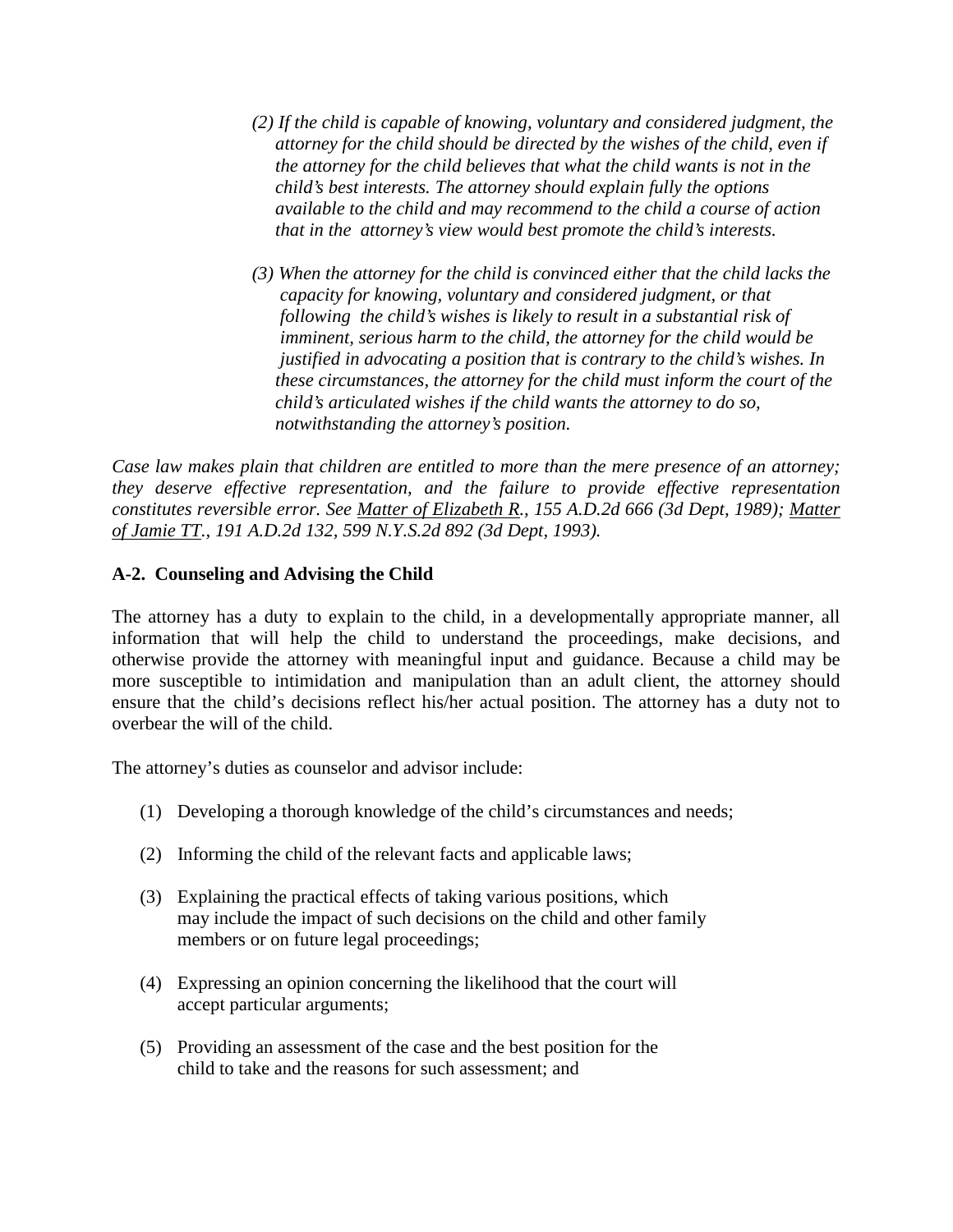(6) Counseling against or in favor of pursuing a particular position, and emphasizing the entire spectrum of consequences that might result from assertion of that position.

#### *Commentary*

*The attorney's responsibility to adhere to the client's directions refers primarily to the child's authority to make certain fundamental decisions when, at the end of the day, the attorney and the child disagree. However, representation is also "attorney-directed" in the sense that, particularly when representing a young child, an attorney has the responsibility to bring his/her knowledge and expertise to bear in counseling the client to make sound decisions.*

*The child's attorney, like any attorney, must perform the vital role of being an advisor and counselor. In that role, the attorney may attempt to counsel the child to adopt a course of action that, in the attorney's view, will promote the child's legal interests, even when this course of action differs from the client's initial position. To do so effectively, the attorney needs to determine what factors have been most influential in the child's thinking, what the child does not know, and what may be confusing to the child, and then work diligently to help the child understand the attorneys' perspective and thinking.*

*While explaining why the attorney believes a different outcome or route to the outcome may be preferable, the attorney must take care not to overwhelm the child's will and thus override the child's actual wishes. The attorney must remain aware of the power dynamics inherent in adult/child relationships and remind the child that the attorney's role is to assist clients in achieving their wishes and protecting their legal interests. Ultimately, the child must understand that unless the attorney has factual grounds to believe that the child's articulated position will place the child at substantial risk of imminent, serious harm, the attorney will advocate the child's position in court, even if the attorney does not personally agree with that position.*

## **A-3. Overcoming the Presumption of Adherence to the Client's Directions**

An attorney must not substitute judgment and advocate in a manner that is contrary to a child's articulated preferences, except in the following circumstances:

- (1) The attorney has concluded that the court's adoption of the child's expressed preference would expose the child to substantial risk of imminent, serious harm and that this danger could not be avoided by removing one or more individuals from the home, or by the provision of court-ordered services and/or supervision; or
- (2) The attorney is convinced that the child is not competent due to an inability to understand the factual issues involved in the case, or clearly and unequivocally lacks the capacity to perceive and comprehend the consequences of his or her decisions.

In these circumstances, the attorney for the child must inform the court of the child's articulated wishes, unless the child has expressly instructed the attorney not to do so.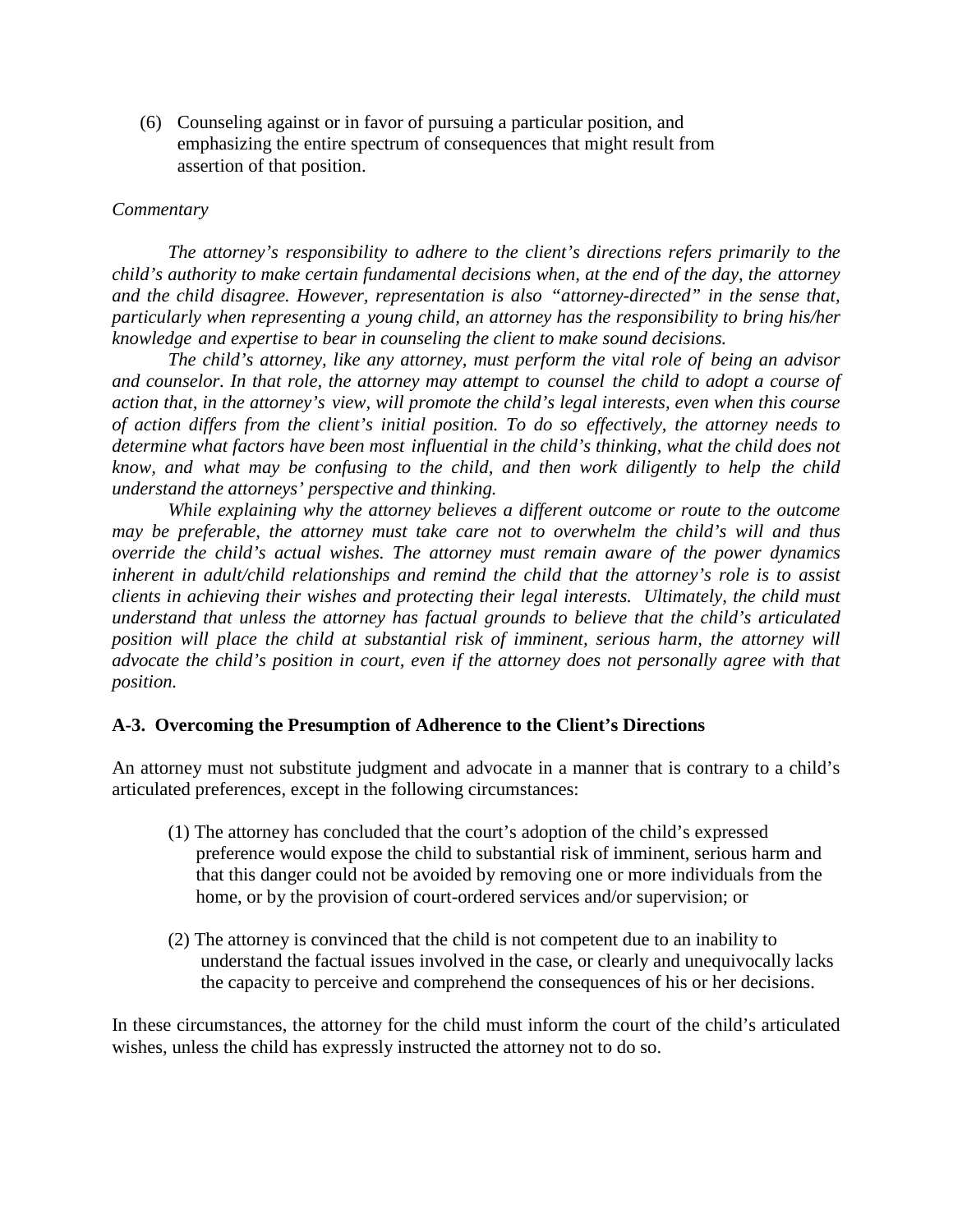#### *Commentary*

*When considering whether the child has "capacity to perceive and comprehend the consequences of his or her decisions," the attorney should not make judgments that turn on the level of maturity, sophistication, or "good judgment" reflected in the child's decision-making. All that is required is that the child have a basic understanding of issues and consequences. The attorney may not use substituted judgment merely because the attorney believes that another course of action would be "better" for the child. Thus, each child should be assessed individually to determine if he or she has the capacity to make decisions that bind the attorney with respect to fundamental issues such as where the child wishes to live. In certain complex cases, when evaluating whether the use of substituted judgment is permissible, the attorney may wish to consult a social worker or other mental health professional, keeping faithful to attorneyclient confidentiality, for assistance in evaluating the child's developmental status and capability (see A-5).*

*While Section A-2 (see above) explores the nuances of the attorney's responsibility to counsel his or her client, there is no question that this responsibility is tested most acutely when after counseling the child, the attorney disagrees with the child's position. In such situations, the attorney must be especially careful when evaluating whether the extraordinary step of implementing substituted judgment is warranted. It is critical to remember that although an attorney has the responsibility to bring his/her knowledge and expertise to bear in counseling the client to make sound decisions, ultimately the child must understand that unless the attorney has factual grounds to believe that the child's articulated position will place the child at substantial risk of imminent, serious harm, the attorney will represent the child's position, even if the attorney does not personally agree with that position. This is the case no matter what the reasons are for the attorney's disagreement with the child's articulated position. Even when the attorney believes that the child has been influenced by a third party to take his or her position, the child's articulated position must govern unless that position places the child at substantial risk of imminent, serious harm.*

*The Rules of the Chief Judge properly contemplate that extraordinary circumstances must be present before the child's attorney overrides a child's expressed position. Rules of the Chief Judge, § 7.2 (2007); see Merril Sobie, Representing Child Clients: Role of Counsel or Law Guardian, NYLJ, 10/6/92, p. 1, col. 1 (while opining that a law guardian may refuse to argue for a result that would place child in "imminent danger", author notes that those words "connote a grave immediate danger"); American Bar Association Standard B-4(3), (NY Rules of Professional Conduct [22 NYCRR 1200.0], rule 1.2[b]). The language of § 7.2 is consistent with the prevailing view that the attorney for the child should only consider overriding the child's expressed position when a substantial risk of imminent serious physical harm is present. Therefore, although it is conceivable that there might be circumstances where an attorney would consider overriding the child's expressed position due to the imminent risk of serious emotional harm, such situations should be extremely rare.*

#### **A-4. The Use of Substituted Judgment**

In all circumstances where an attorney is substituting judgment in a manner that is contrary to a child's articulated position or preferences or when the child is not capable of expressing a preference, the attorney must inform the court that this is the basis upon which the attorney will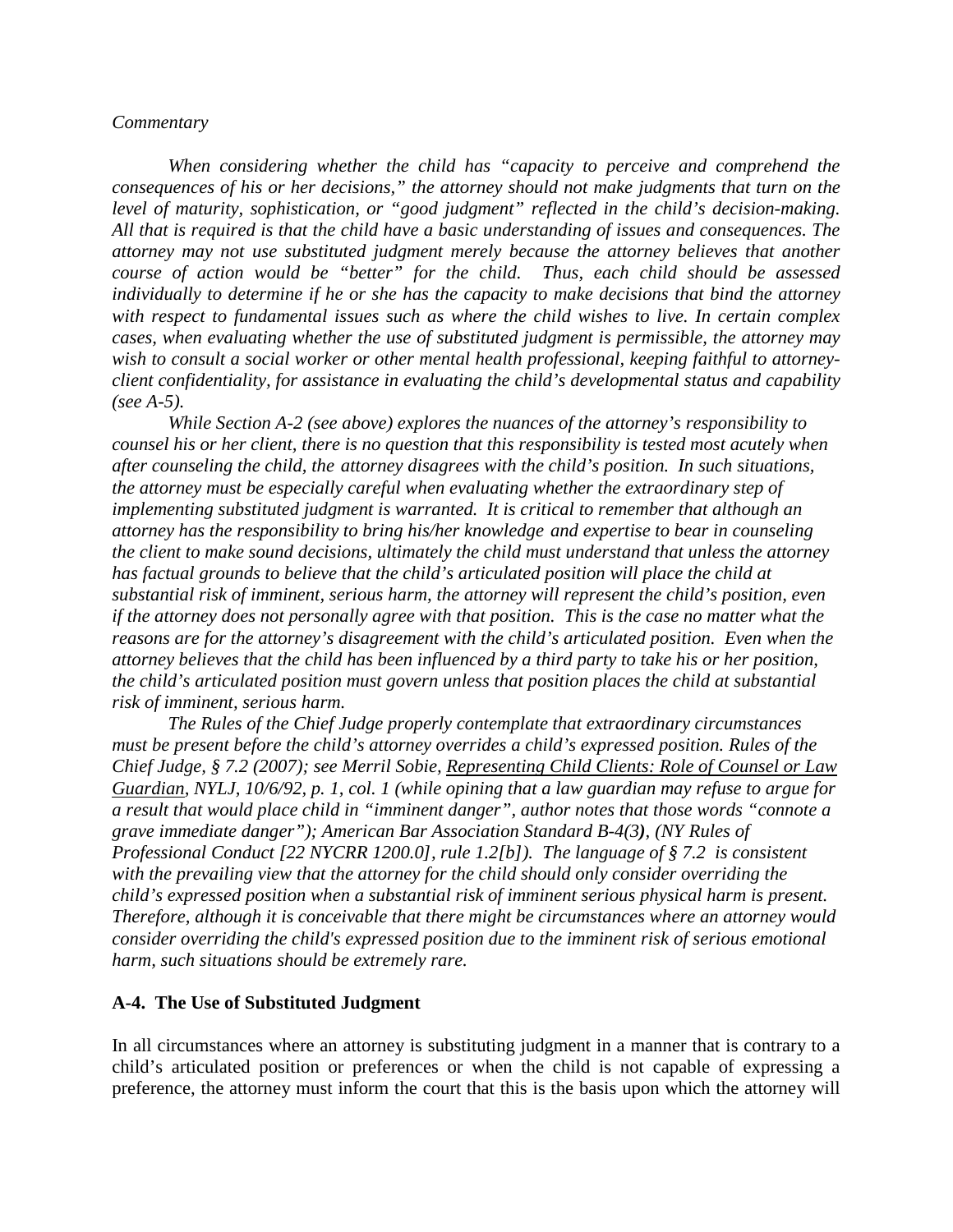be advocating the legal interests of the child. The attorney should be prepared to introduce evidence to support the attorney's position. The attorney also is required to inform the court of the child's articulated position, unless the child has expressly instructed the attorney not to do so. In formulating substituted judgment, the attorney:

- (1) Must conduct a thorough investigation, including interviewing the child, reviewing the evidence and applying it against the legal standard applicable to the particular stage of the proceeding; and
- (2) Should consider the value of consulting a social worker or other mental health professional to assist the attorney in determining whether it is appropriate to override the child's articulated position and/or to assist the attorney in formulating a legal position on behalf of a child who is not competent (see A-3).

#### *Commentary*

*In those cases in which the attorney has properly decided to make decisions for the child, the attorney should be guided by his/her objective analysis of the legal issues governing the proceeding. The attorney has no right to make "best interests" determinations and act upon them when the law clearly states that a different standard applies. The attorney properly advances the client's interests only by ensuring that the child's legal interests are protected and that the legal position advanced by the child's attorney conforms to the applicable legal standard governing each stage of the proceeding. For example, at the pre-fact-finding stage of a child protective proceeding, removal of the child is lawful only if there is an "imminent risk to the child's life or health" (F.C.A. §§ 1022, 1024, 1027) as those terms are defined by the New York State Court of Appeals in Nicholson v. Scopetta, 3 N.Y.3d 357 (2004). Thus, pre-factfinding, an attorney using substituted judgment under the standard set forth in section A-3 (above) would look to the specific facts of the case and take a position for or against removal based on the legal guidelines set forth in Nicholson v. Scopetta, 3 N.Y.3d 357 (2004).*

*In contrast, some controversies do require the court, and thus the child's attorney (when using substituted judgment), to consider the child's best interests. These include controversies related to, for example, parental and sibling visitation, or agency supervision, or treatment and services, or, when a return to a parent is not feasible, the choice of a custodian. In those instances, the attorney's formulation of a position should be accomplished through the use of objective criteria, rather than the life experience or instinct of the attorney. The attorney should take into account the full context in which the client lives, including the importance of the child's family, race, ethnicity, language, culture, schooling, and other matters outside the discipline of law. When using substituted judgment and formulating a best interests position, the attorney may wish to consult a social worker or other mental health professional for assistance.*

*It is important to note that if a child affirmatively chooses not to take a position in the litigation, this is not automatically cause for the use of substituted judgment. In such circumstances, the attorney should present this position to the court and represent the child's legal interests in this context. Substituted judgment should only be used when the child clearly lacks capacity pursuant to the criteria set forth in section A-3 (see above), or if the attorney has objective factual evidence to support the conclusion that a failure to substitute judgment would expose the child to imminent risk of serious harm.*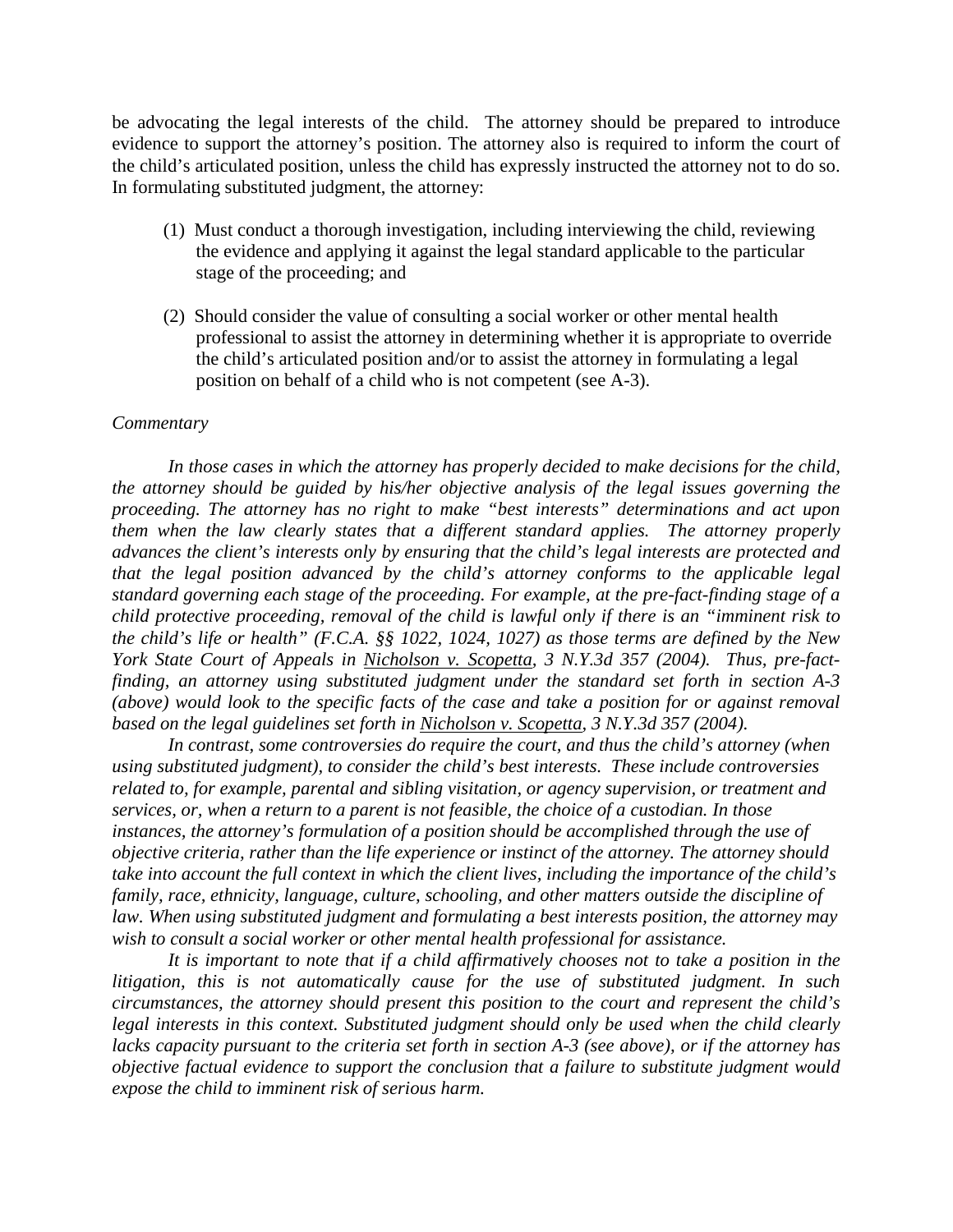#### **A-5. Confidentiality of the Attorney-Client Relationship**

The attorney-client privilege attaches to communications between the child and his or her attorney, including advice given by the attorney. Statements made by the child to a social worker, an investigator, a paralegal, or another person employed by the attorney also are protected by the privilege. Information protected by the attorney-client privilege may only be disclosed by the child's attorney in the following circumstances:

- (1) The child consents to disclosure;
- (2) The attorney is required by law to disclose;
- (3) The attorney has determined pursuant to Standard A-3 that the use of substituted judgment is required, and that disclosure advances the child's legal interests; or
- (4) The attorney has determined that disclosure is necessary to protect the child from an imminent risk of physical abuse or death.

## *Commentary*

*Unless the child testifies and discloses confidential communications, the child's attorney cannot be compelled to turn over his or her notes of interviews with the child for use by other counsel on cross-examination. People v. Lynch, 23 N.Y.2d 262 (1968). However, the testimony of a social worker regarding the child's out-of-court statements would result in a waiver of the privilege. Matter of Lenny McN., 183 A.D.2d 627, 584 N.Y.S.2d 17 (1st Dept, 1992*).

*The attorney also should protect a child's right to confidentiality--for instance, during the course of* in camera *discussions or negotiations or during casual contacts with attorneys and other persons. The child's permission to communicate discrete items of information to other parties or the judge can often be obtained by explaining to the child the importance or relevance of the disclosure to the child's legal interests. However, it is the child who ultimately determines when and if confidentiality can be waived.*

*The exceptions to confidentiality find support in City Bar Ethics Opinion 1997-2, which concluded that the child's attorney may disclose confidential information concerning abuse or mistreatment if the attorney is required by law to do so or disclosure is necessary to keep the client from being maimed or killed or the client lacks capacity and the attorney believes disclosure is in the client's best interest. See also State Bar Ethics Opinion 486 (1978) (attorney must balance protection of human life against professional standards when deciding whether to reveal client's contemplation of suicide). Support can also be found in NY Rules of Professional Conduct, Rule 1.6(b), which states that disclosure of a confidence is permitted (but not required) when necessary to prevent reasonably certain death or substantial bodily harm. In determining whether to make disclosure, the attorney should always take the child's desires into account and consider the effect disclosure would have on the attorney-client relationship.*

*The child's attorney is not among the mandated reporters listed in S.S.L. § 413, and the attorney has no obligation under that statute to reveal new abuse or neglect allegations made by the child. Licensed social workers are covered by § 413, but because statements made to a social worker employed by the child's attorney ordinarily are covered by the attorney-client*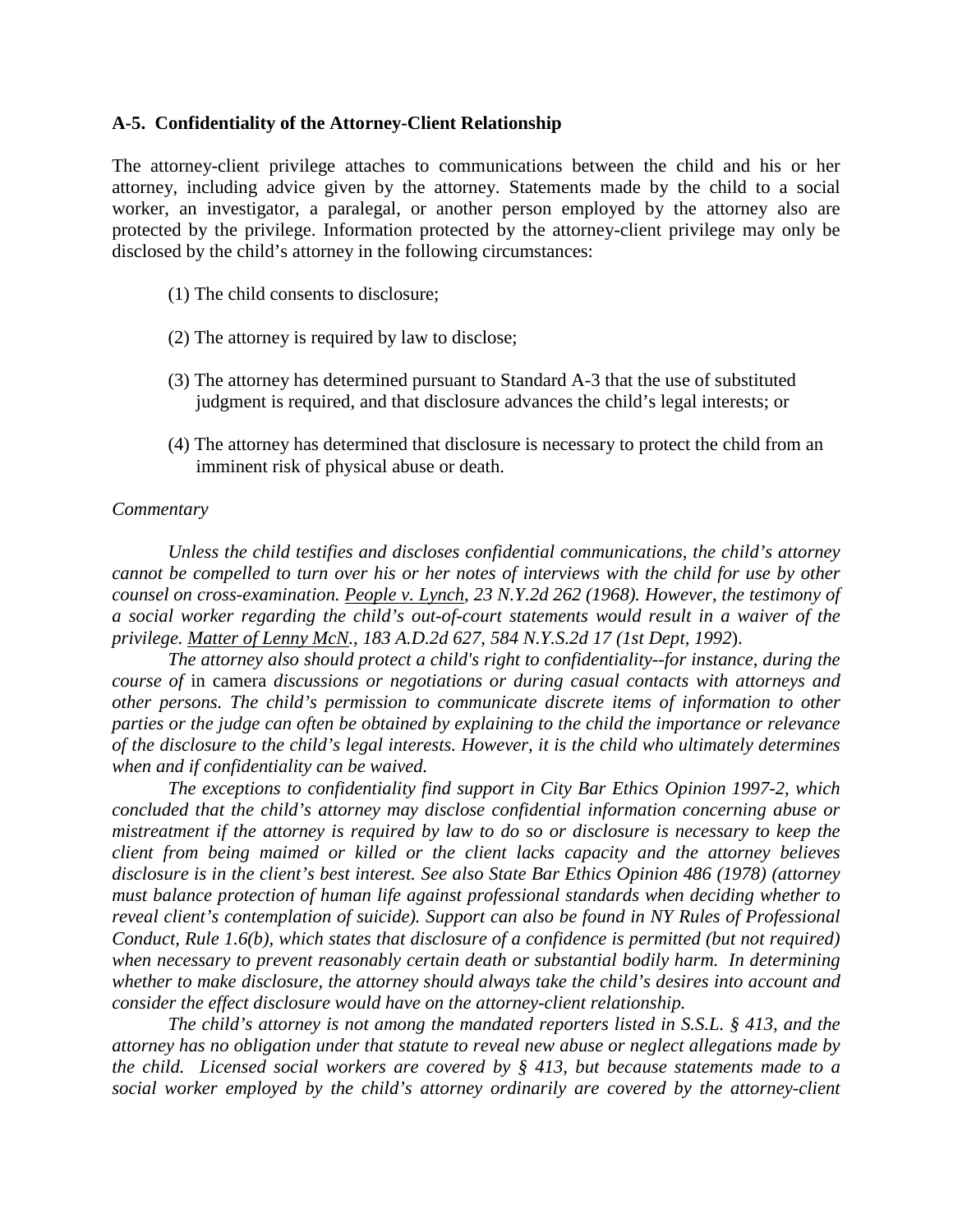*privilege, there is substantial controversy with respect to whether § 413 requires a social worker-employee to make disclosure.[2](#page-14-0) Accordingly, to best protect client confidentiality, the social worker employed by an attorney should explain to a child that if the child has any doubt about whether he or she wishes a statement regarding new abuse or neglect allegations to be disclosed to a third party, the child should first discuss the situation with the attorney. The social worker and the child's attorney should arrive at a joint decision concerning a social worker's § 413 disclosure obligations before the social worker interviews any child.* 

# **B. GENERAL AUTHORITY AND DUTIES**

# **B-1. Basic Obligations**

 $\overline{a}$ 

The attorney should ensure that facts in support of the child's position that may be relevant to any stage of the proceeding are presented to the court. To this end, the attorney should:

- (1) Obtain copies of all pleadings and relevant notices and demand ongoing discovery;
- (2) Counsel the child concerning the subject matter of the litigation, the child's rights, the court system, the proceedings, the role of all participants (e.g., judge, parties and their advocates, case workers, child's attorney), and what to expect in the legal process;
- (3) Determine if a conflict of interest exists and observe ethical rules related to conflicts when the attorney is representing multiple siblings;
- (4) Develop a theory and strategy of the case, including ultimate outcomes and goals to implement at hearings and including factual and legal issues;
- (5) Inform other parties and their representatives that he or she is representing the child and expects reasonable notification *prior* to case conferences, changes of placement, child interviews, and any changes of circumstances affecting the child and the child's family;
- (6) Participate in depositions, negotiations, discovery, pre-trial conferences and hearings;

<span id="page-14-0"></span> $2^2$  See Kansas Attorney General Opinion No. 2001-28 (licensed social worker should comply with reporting law, and lawyer should inform client of conflicting duties of lawyer and social worker and allow client to decide whether to proceed with use of social worker); District of Columbia Bar Opinion 282 (1998) (provision in ethics rules that permits lawyer to reveal confidences when "required by law" does not authorize social worker to reveal confidences and secrets under law that does not apply to lawyer; however, while lawyer should inform social worker of duty to protect client confidences and secrets, and should not provide legal advice to social worker regarding reporting obligations, lawyers' ethics rules cannot insulate social worker from legal obligation to report, and, as a result, lawyer should not request that social worker ignore reporting law and must inform client that social worker may be obligated to report).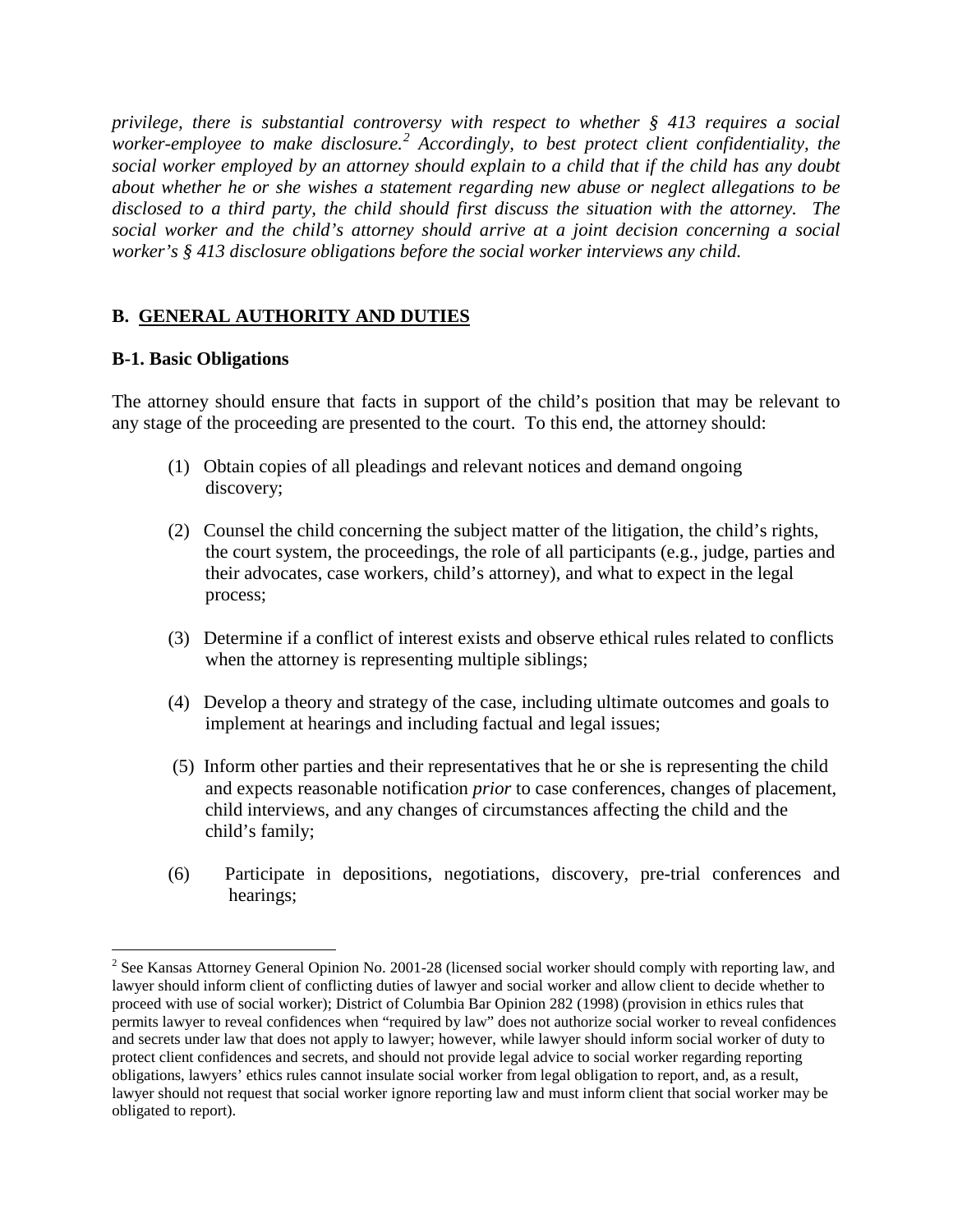- (7) Identify (upon consultation with the child) appropriate family and professional resources for the child;
- (8) Obtain evaluations and retain expert services if deemed necessary to effectively present the child's position;
- (9) Obtain and review all court and agency records concerning the child's placement history and consult with all attorneys who had previously represented the child; and
- (10) If the attorney is required, for any reason, to terminate representation of the child, the attorney must insure that the new attorney for the child receives all relevant court papers as well as other documents and information necessary to insure the least possible disruption in the case and/or trauma to the child.

#### *Commentary*

*The attorney should not be merely a fact-finder but rather should zealously advocate a position on behalf of the child. Delay is endemic to the family court process, but delay is especially harmful to children. The attorney for the child should take the initiative and not wait for child protective services, the foster care agency, or the parents to take action. The attorney for the child should make all appropriate motions and seek any necessary orders in furtherance of the child's position.*

*Although the child's position may overlap with the position of one or both parents, thirdparty caretakers, or a state agency, the attorney should be prepared to participate fully in any proceedings and not merely defer to the other parties. Any identity of position should be based on the merits of the position, and not a mere endorsement of another party's position. The attorney for the child should actively seek the child's participation and input throughout the*  legal process and should not undermine the position of the child by volunteering to the court *information that contradicts that position.*

*A situation may arise in which the child does not wish to take a position. In this situation, a child has the right to instruct the attorney not to take a position, and such a request must be articulated in court.*

*If the client is dissatisfied with the representation provided by his or her attorney, the attorney should inform the child of all of the options available to resolve the child's grievances.*

*The attorney for the child is not an arm of the court and should not engage in ex parte communications with the court.*

#### **B-2. Conflict Situations**

If an attorney is appointed to represent siblings, the attorney should determine if there is a conflict of interest, which could require that the attorney decline representation or withdraw from representing some or all of the children.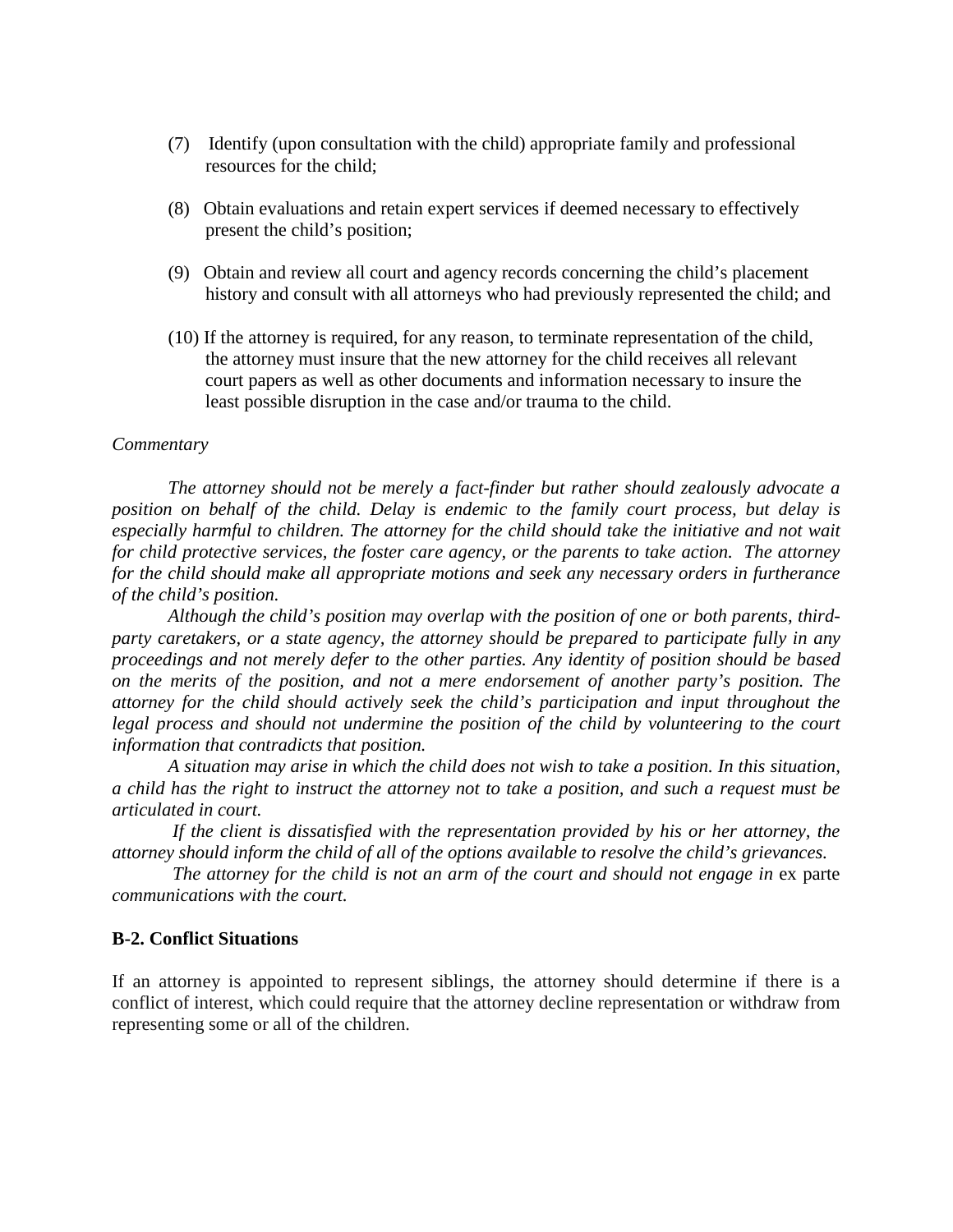#### *Commentary*

*An attorney should not accept assignment for siblings or any other multiple client group if the exercise of independent professional judgment on behalf of one would be or is likely to be adversely affected by the attorney's representation of the other or if so doing would be likely to involve the attorney in representing differing interests. If such a conflict arises during the course of representation, the attorney may not be able to continue to represent any or all of the siblings. NY Rules of Professional Conduct, Rule 1.7(a).*

*When an attorney represents multiple clients (most often sibling groups) in a single proceeding or related proceedings, the attorney should be careful to explain the limits of confidentiality, including that the attorney may need to share information with the other represented children. N.Y. Rules of Professional Conduct, Rule 1.7, comments 30-31. See also C-1 below (separate interviews).*

#### **C. ACTIONS TO BE TAKEN**

#### **C-1. Meet With the Child**

Establishing and maintaining a relationship with a child is the foundation of representation. Therefore, irrespective of the child's age, the attorney should meet with the child prior to court hearings and when apprised of emergencies or significant events impacting the child. Additionally, if appropriate, the attorney should maintain telephone contact with the child. The attorney should take steps to educate him/herself in order to be reasonably culturally competent regarding the child's ethnicity, culture, gender, gender identity and sexual orientation.

#### *Commentary*

*The attorney should recognize that the child's situation may be fluid. As a result, the attorney should remain in close communication with the child throughout the proceedings and apply to the court for further review, monitoring or modification of any preliminary orders, as necessary. The attorney should make all possible efforts to visit the child in his or her current living situation, whenever such a visit would facilitate communication with the child or enhance the attorney's ability to represent the child's legal interests. When representing a very young child or a client who cannot be interviewed, the attorney should observe the child in order to evaluate the child's demeanor, physical condition, reaction to the environment in which the child lives, and interaction with the parties. The attorney should consider working with a social worker who can aid the attorney in this process. The attorney should establish procedures for the person or agency caring for the child to facilitate an interview of the child when a proceeding is commenced, so that the attorney may meet with the child and obtain facts and formulate a position prior to any hearings being held or orders being issued.*

*An attorney who represents multiple clients in a proceeding should conduct separate interviews with each child.*

*In preparation for a termination of parental rights proceeding, the attorney should ascertain the detailed facts concerning the placement, the foster parents, the birth parents and the child's wishes concerning placement and adoption. It is crucial to explore the relationship*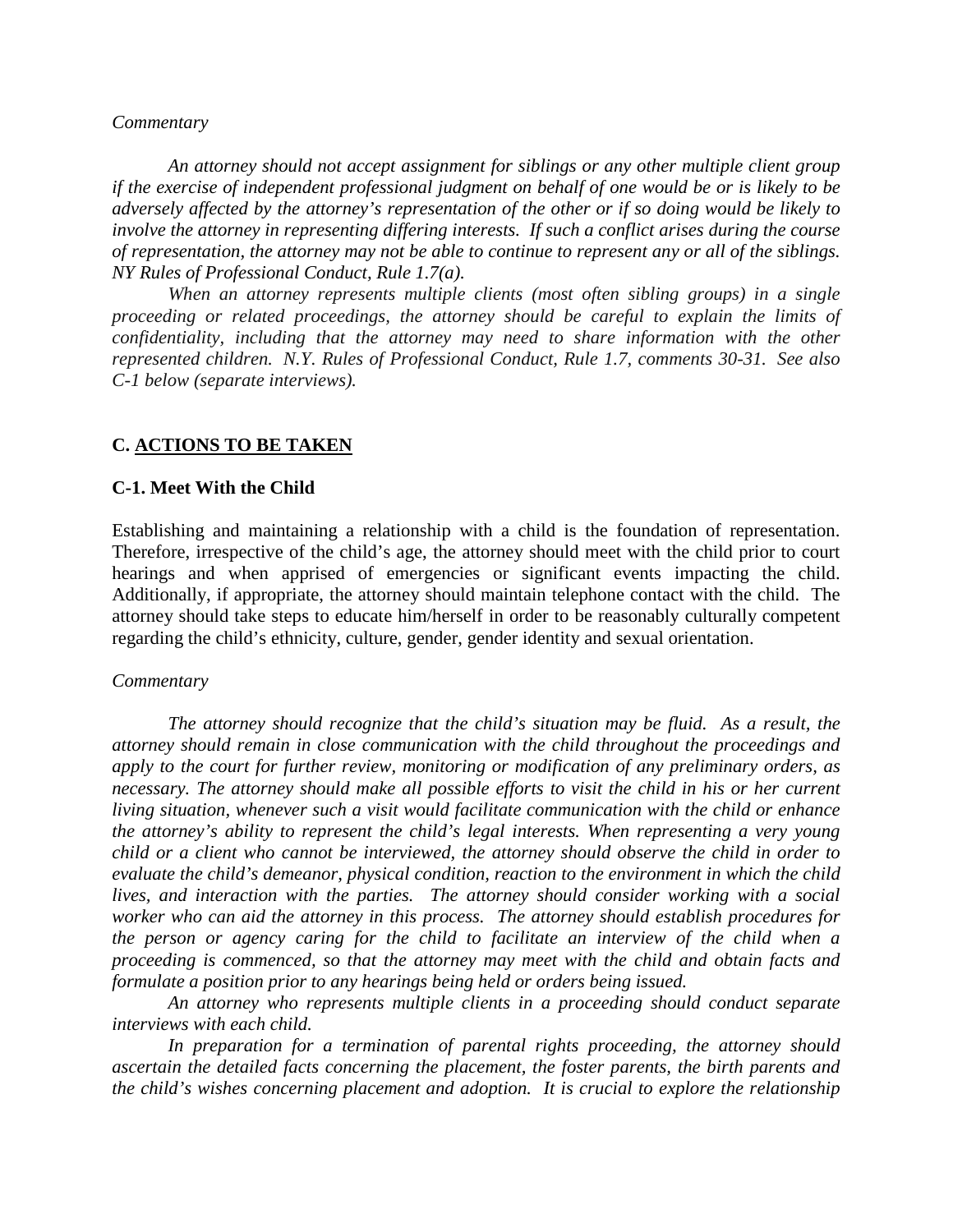*between the child and the foster parent or prospective adoptive parents. Of equal significance is the relationship between the child and the birth parents as well as the child's relationship with siblings. Termination can result in a total severance of the parent-child relationship, so the attorney must carefully discuss these issues with the child.*

# **C-2. Investigate**

To determine and advocate for the client's position, the attorney should conduct thorough, continuous, and independent investigations and discovery, which may include but should not be limited to:

- (1) Reviewing the child's court, social services, psychiatric, psychological, drug and alcohol, medical, law enforcement, school, and other records relevant to the case;
- (2) Reviewing the court, social services, psychiatric, psychological, drug and alcohol, medical, law enforcement, school, and other relevant records of any other parties in the case;
- (3) Reviewing the court files of the child and siblings, case-related records of the social service agency and other service providers;
- (4) Contacting attorneys for other parties for background information;
- (5) Contacting and meeting with the parents/legal guardians/caretakers of the child, with permission of their attorneys;
- (6) Obtaining necessary authorizations for the release of information, or, where a release cannot be obtained, serving subpoenas for necessary records, such as school reports, medical records, and case records;
- (7) Interviewing individuals involved with the child who may be relevant to the case, including school personnel, child welfare case workers, non-respondent parents, foster parents and other caretakers, neighbors, relatives, school personnel, coaches, clergy, mental health professionals, physicians, law enforcement officers, and other potential witnesses;
- (8) Reviewing relevant evidence provided by the other parties;
- (9) Considering whether the child should be examined by a physician, a psychologist, or a social worker;
- (10) Attending treatment, placement, administrative hearings, other proceedings involving legal issues, and school case conferences concerning the child as needed;
- (11) If the child is removed from the home, the attorney should investigate the possibility of placement in the home of a non-respondent parent, other suitable relative or other adult with whom the child has a relationship, or with the child's siblings. Unless so directed by a competent client, in a child protective proceeding, the attorney should not agree or fail to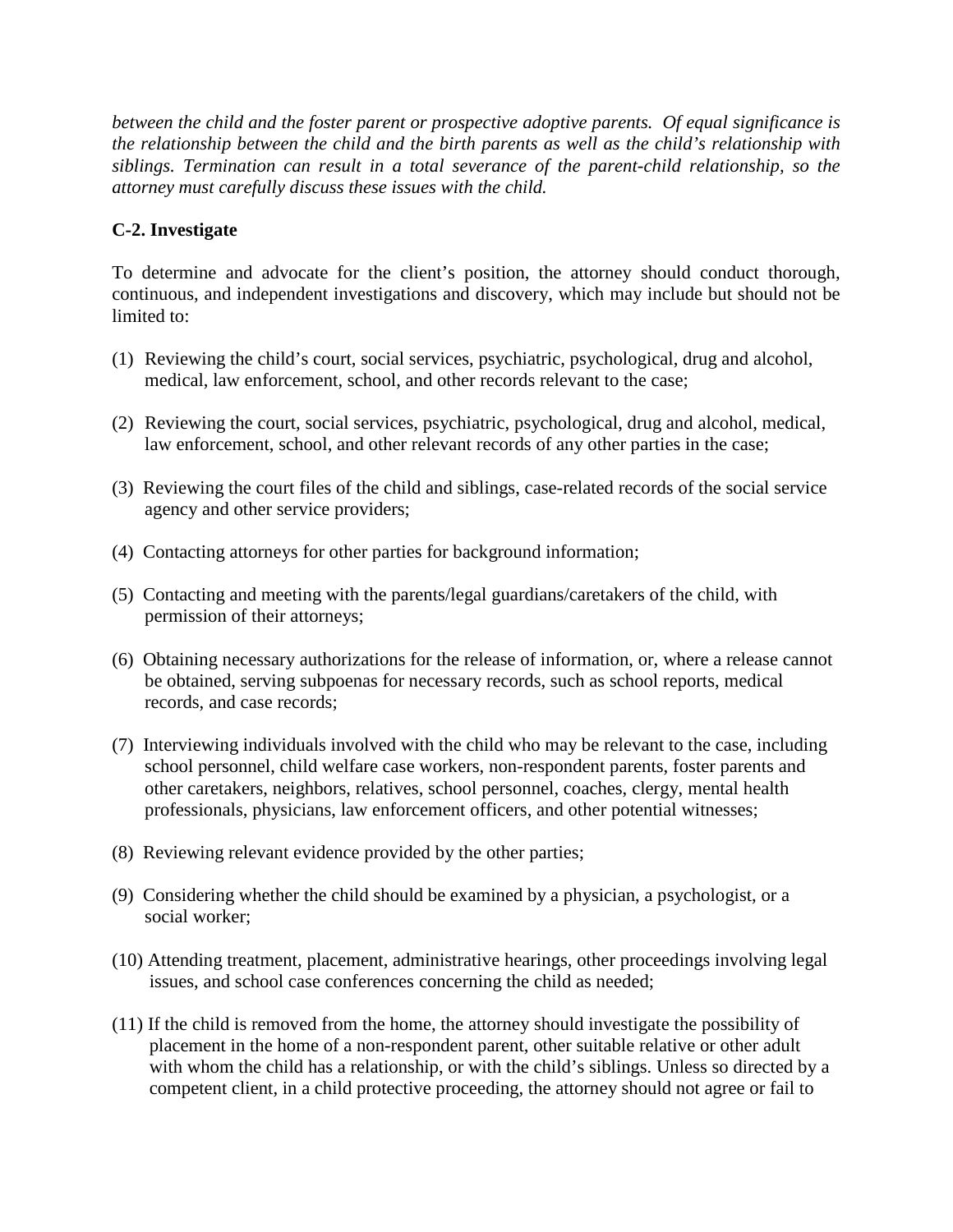object to a removal or remand without the court conducting a hearing under F.C.A. § 1027.

#### *Commentary*

*Thorough, independent investigation of cases, at every stage of the proceedings, is a key aspect of providing competent representation to children. The attorney may need to use subpoenas or other discovery or motion procedures to obtain the relevant records, especially records pertaining to the other parties. Unless the attorney is using substituted judgment pursuant to A-3 and A-4, above, the attorney should obtain the child's permission before obtaining and/or reviewing the child's records (e.g., mental health, law enforcement, and education) or contacting the child's school, counselor, therapist, etc.*

*Another key aspect of representing children is the review of all documents submitted to the court as well as relevant agency case files and law enforcement reports. Other relevant files that should be reviewed include those concerning child protective services, developmental disabilities, juvenile delinquency, mental health, and educational agencies. These records can provide a more complete context for the current problems of the child and family. Information in the files may suggest additional professionals and lay witnesses who should be contacted and may reveal alternate potential placements and services.*

*F.C.A. § 1038(a) provides that "each hospital and any other private or public agency having custody of any records, photographs or other evidence relating to abuse or neglect" shall be required to send such material to the court upon subpoena of any of the parties, including "counsel for the child."*

*In some jurisdictions the attorney is permitted free access to agency case workers. In others, contact with the case worker must be arranged through the agency's attorney.*

*It is essential that the attorney review the evidence personally, rather than relying on other parties' or counsel's descriptions and characterizations of the evidence. F.C.A. § 1038(b) provides that the attorney may "pursuant to a demand pursuant to Section 3120 of the Civil Practice Law and Rules, obtain any record, photograph or other relevant evidence from the petitioner or a Social Services official for inspection and photocopying."*

*The other parties' attorneys may have information not included in any of the available records. Further, they may be willing to provide valuable information on their respective clients' positions. Any plan concerning the child's future should always be evaluated and discussed with the child.*

*When considering a request for the child to be examined by a physician, psychologist or social worker pursuant to F.C.A. § 1038, the attorney must consider not just the usefulness of the examination as a fact-finding tool, but must also consider the effect of the examination on the child. In determining whether to support a motion made by another party for an examination, or whether to make a motion seeking an examination, the attorney must balance the need for the information against the effect that the examination would have upon the child. The attorney should consider whether the scope of the examination could be limited and move for such a limit, if appropriate. For example, a psychological examination may be less distressing for a child than a physical or complete psychiatric examination. The child's attorney should always conduct proper discovery to obtain the names, qualifications, and summaries of expected testimony of any expert witness.* 

*Attendance at collateral meetings is often important because the attorney can present the child's perspective at such meetings, as well as gather information necessary for proper*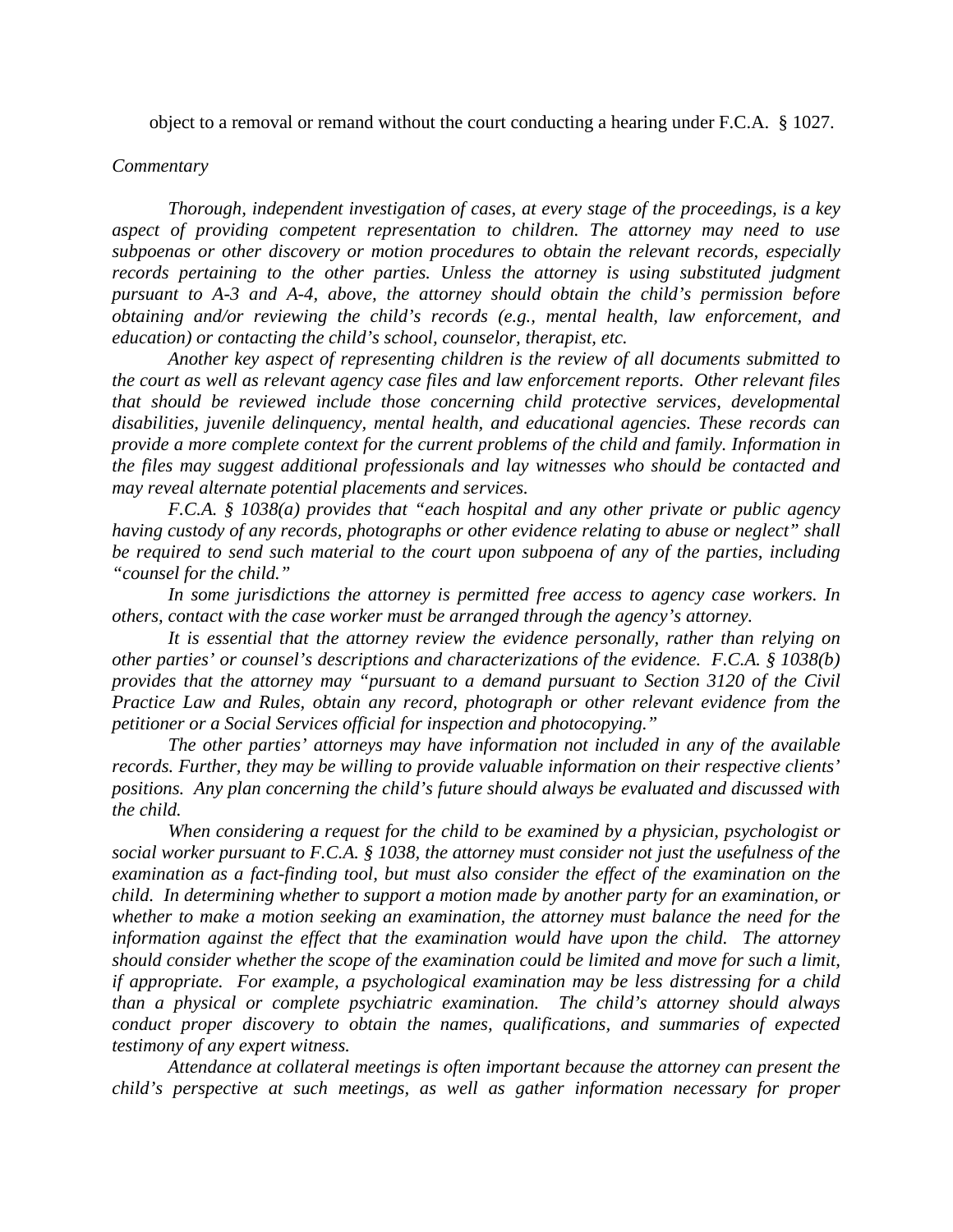*representation. In some cases the attorney can be pivotal in achieving a negotiated settlement of all or some issues. The attorney may not need to attend collateral meetings if another person involved in the case, such as a social worker who works with the attorney, can get the information or present the child's perspective.*

*If the court determines it is necessary to remove the child from his/her home, it must inquire, during the course of a F.C.A. § 1027 hearing and a S.S.L. § 358-a hearing, if the child is older than five, whether he or she has identified a relative, former foster parent, or other suitable person who plays or has played a significant positive role in his or her life. Although not statutorily required in a destitute child hearing pursuant to F.C.A. § 1094, it is crucial that in every case the attorney explores such resources and/or helps the client, regardless of the age of the client, identify possible caretakers. It is also important to identify which potential resources with whom the child does not wish to live.*

# **C-3. File Pleadings**

The attorney should file petitions, motions, responses, or objections as necessary to represent the child. Relief requested may include but is not limited to:

- (1) A mental or physical examination of a party or the child;
- (2) A protective order to prevent successive mental health or other evaluations of the child;
- (3) A parenting, custody, or visitation evaluation;
- (4) An increase, decrease or termination of contact or visiting;
- (5) Restraining or enjoining a change of placement;
- (6) Contempt for non-compliance with a court order;
- (7) Termination of the parent-child relationship;
- (8) A protective order concerning the child's privileged communications or tangible or intangible property;
- (9) A request for services for child or family; and
- (10) Dismissal of petitions or motions.

#### *Commentary*

*Filing and arguing necessary pleadings and motions is an essential part of the role of an attorney. The filing of such papers can ensure that appropriate issues are properly before the court and can expedite the court's consideration of issues important to the child's interests. As a full participant in the proceedings assigned to represent the child, the child's*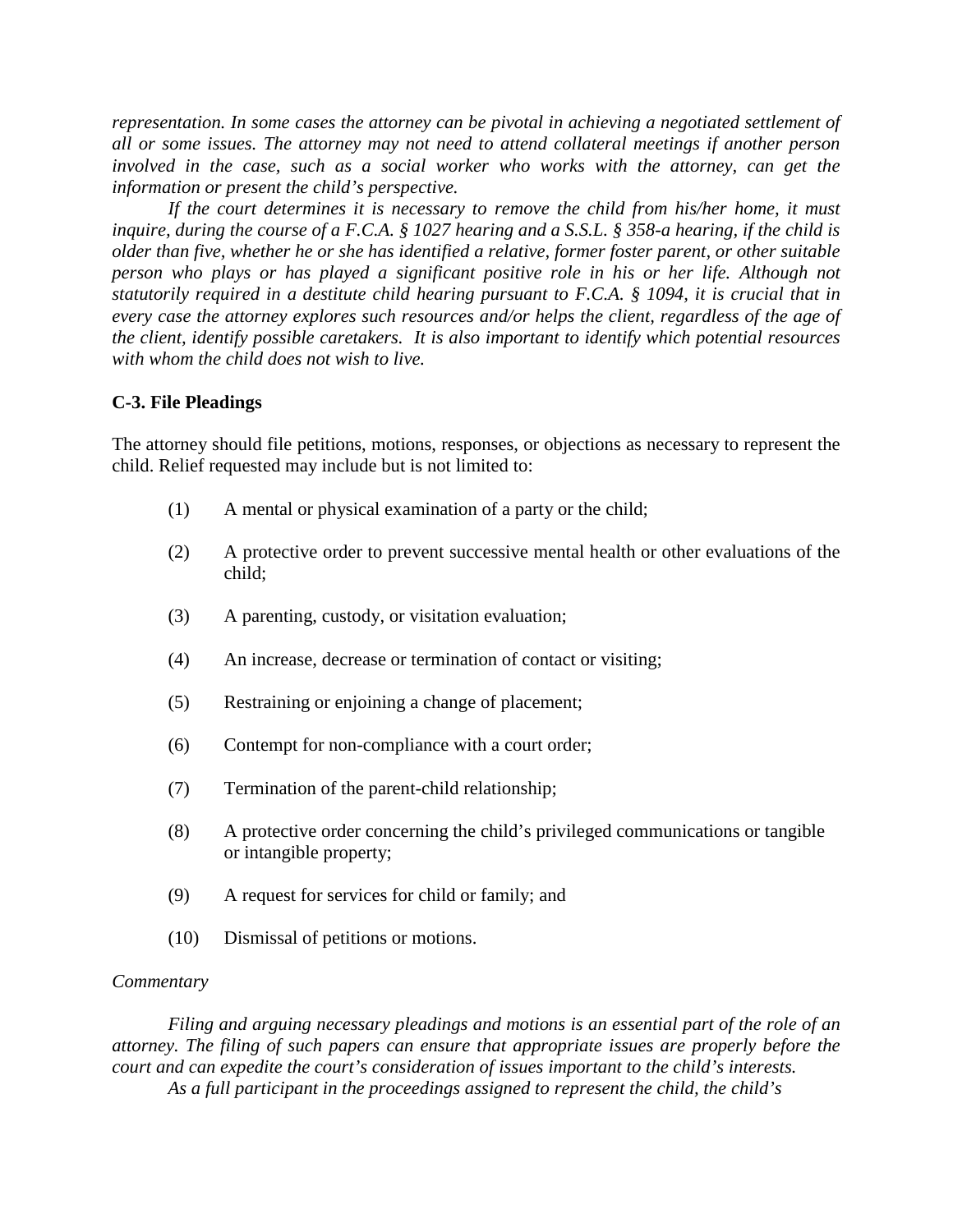*attorney should quickly determine whether the child needs temporary or protective relief and, if so, should move for appropriate measures. The child's attorney may move for the appointment of an independent expert or may move to limit the number of experts who may actually examine the child or the number of diagnostic sessions to protect the child against repeated or unnecessary evaluations. Where child abuse is alleged in the course of a custody proceeding, the child's attorney may want the court to order an independent evaluation by child protective services and may need to apply to stay the custody action until the investigation is completed. When appropriate, the child's attorney should also determine the need for and immediately seek a protective order limiting visits or contact between the child and an alleged abuser.* 

# **C-4. Request Services**

Consistent with the child's legal interests, the attorney should seek appropriate services (by court order, if necessary) to access entitlements, to protect the child's interests and to implement a service plan. These services may include services for the child or for the parent(s), as long as the request for services is made in order to advance the child's legal interests. Such services may include, but are not limited to:

- (1) Family preservation-related prevention or reunification services;
- (2) Sibling and family visits;
- (3) Child support;
- (4) Domestic violence prevention, intervention, and treatment;
- (5) Medical and mental health care;
- (6) Drug and alcohol treatment;
- (7) Parenting education;
- (8) Semi-independent and independent living services;
- (9) Foster care placement;
- (10) Termination of parental rights action;
- (11) Adoption services;
- (12) Education/special education services or evaluations;
- (13) Recreational or social services; and
- (14) Housing.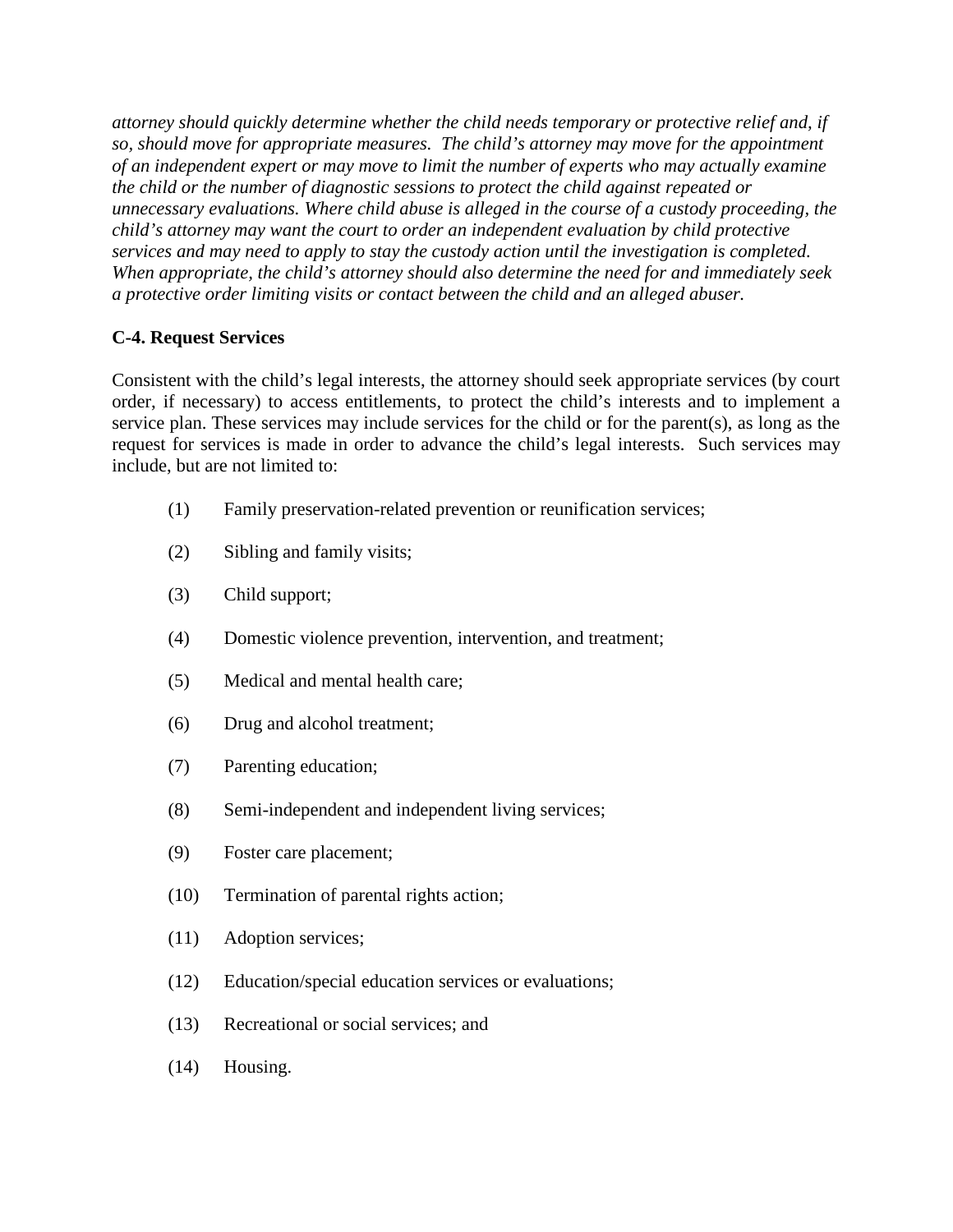The attorney should monitor the child's progress in health care and education. If the child is in foster care, the attorney should monitor the quality of care provided to the child in the foster home or institution. Whenever it is consistent with the child's legal interests, the attorney should also advocate for the broadest parental and sibling visitation and monitor its provision.

#### *Commentary*

*The attorney has full standing to request a hearing pursuant to F.C.A. § 1027 to determine whether the child's interests require protection pending a final order of disposition. For example, the court may remove the child from the home; place him with a non-respondent parent, relative or a foster parent; or may order any supportive measures that would protect the child in the home (such as homemaking services, day care services, and counseling).*

*If the child has been temporarily removed from the home in a child protective proceeding, the attorney should arrive at a position, consistent with the child's wishes, as to whether the child should be returned to the home and, if so, apply for an order returning the child pursuant to F.C.A. § 1028.* 

*In Nicholson v. Scopetta., 3 N.Y.3d 357 (2004), the Court of Appeals held that when a request is made to remove a child from a home, the court must consider whether the risk of harm that is posed by remaining in the home can be eliminated by putting services in place. Whenever it is consistent with the child's legal interests, the attorney should develop and present a service plan on behalf of the child.* 

*In a voluntary foster care placement and destitute child proceeding, the attorney, consistent with the child's position, should determine whether there were alternatives to placement, including preventive services, and whether the parents or caretakers were made aware of alternatives to placement. In addition, because many S.S.L. § 358-a and F.C.A. Art. 10-C proceedings involve elements of abuse or neglect, the attorney should consider whether the filing of a child protective proceeding would be consistent with the child's articulated position or the attorney's substituted judgment position and therefore appropriate. If so, the attorney should request that a petition be filed, because child protective proceedings may afford better protection for the child.*

*The attorney should request appropriate services even if there is no hearing scheduled. Such requests may be made to the agency or treatment providers, or if such informal methods are unsuccessful, the attorney should file a motion to bring the matter before the court. In some cases the attorney should file collateral actions, such as petitions for termination of parental rights, if such an action would advance the child's legal interest.* 

## **C-5. Child With Special Needs**

Consistent with the child's wishes, the attorney should assure that a child with special needs receives appropriate services to address any physical, mental, or developmental disabilities. These services may include but should not be limited to:

- (1) Special education and related services;
- (2) Supplemental security income (SSI) to help support needed services;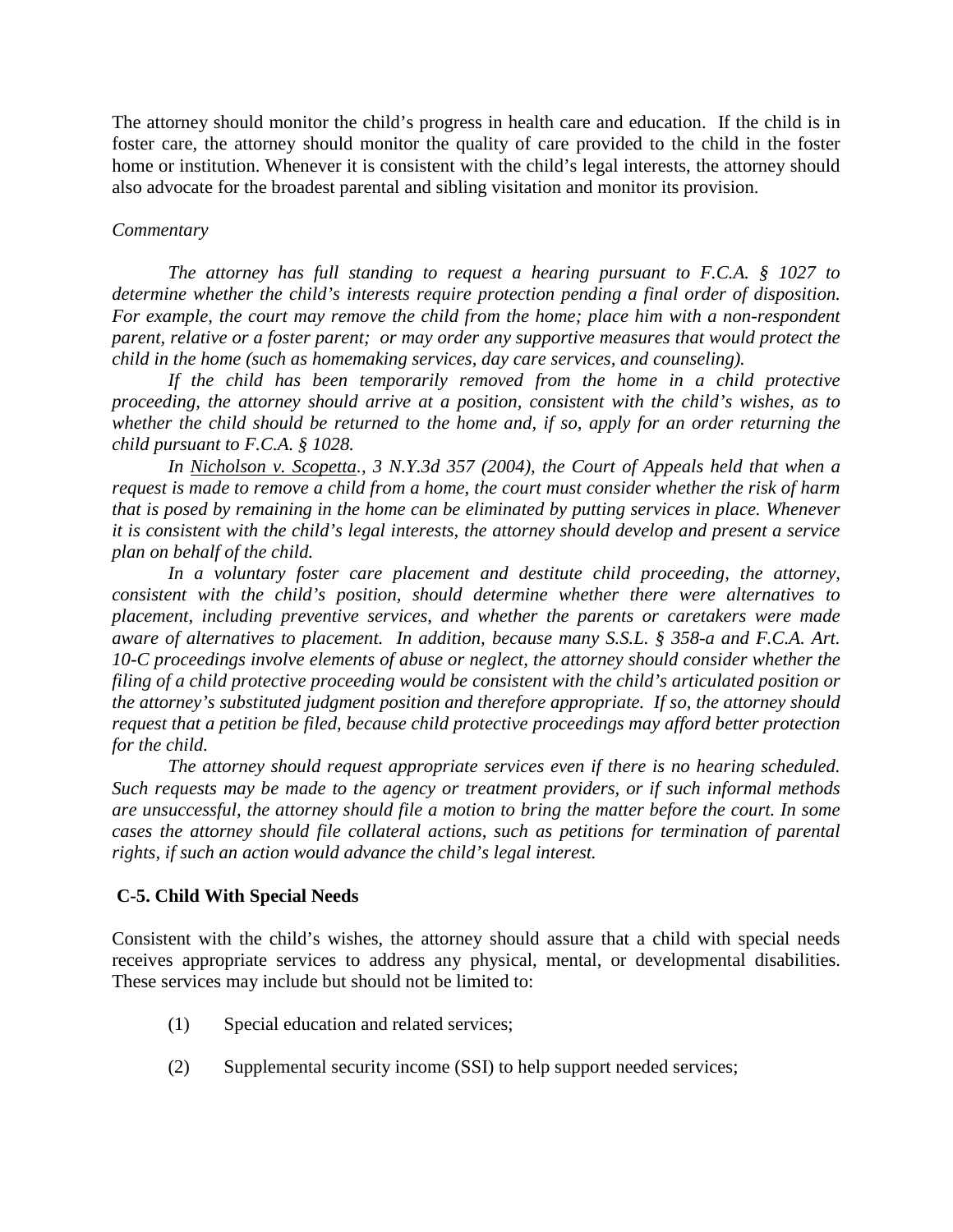- (3) Therapeutic foster or group home care; and
- (4) Community-based mental health services, and, in extreme cases, residential or out-patient psychiatric treatment.

#### *Commentary*

*The attorney should ensure that the court is aware of the child's needs, so that the court can take those needs into consideration in making decisions regarding placement and services. In particular, the child's emotional needs and attachments must be considered in any decision to remove a child from his/her home. Nicholson v. Scopetta, 3 N.Y.3d at 379.* 

*There are many services available from extra-judicial as well as judicial sources for children with special needs. The attorney should be familiar with these other services and how to assure their availability for the client.* 

#### **C-6. Negotiate Settlements**

The attorney should participate in settlement negotiations to seek expeditious resolution of the case, keeping in mind the effect of continuances and delays on the child. The attorney should use suitable mediation resources and, where appropriate, ask the court to authorize the use of conferencing or mediation to "further a plan for the child that fosters the child's health, safety, and wellbeing." F.C.A. § 1018.

#### *Commentary*

*Particularly in contentious cases, the attorney may effectively assist negotiations of the parties and their attorneys by focusing on the needs of the child. If a parent has legal representation, it is unethical for the attorney to negotiate with a parent directly without the (preferably written) consent of the party's attorney. Because the court is likely to resolve at least some parts of the dispute in question based on the best interests of the child, the attorney for the child is in a pivotal position in negotiation.*

*Settlement frequently obtains at least short-term relief for all parties involved and is often the best resolution of a case. The attorney, however, should not become merely a facilitator to the parties reaching a negotiated settlement. As developmentally appropriate, the attorney should consult the child prior to any settlement becoming binding. The attorney's consent is required as a condition precedent to acceptance of an admission [(F.C.A. § 1051(a)] or an adjournment in contemplation of dismissal (F.C.A. § 1036). Thus, the legislature clearly intended that the settlement protect the child's legal interests and wishes.*

#### **C-7. Undocumented Children/SIJS**

The attorney for the child should determine at the outset of the case whether the child is an undocumented immigrant. Undocumented children have a unique opportunity to regularize their immigration status under the Special Immigrant Juvenile Status (SIJS) section of the federal Immigration and Naturalization Act. The attorney for the child should be familiar with this statute in order to determine whether the young person is eligible for SIJS. If the young person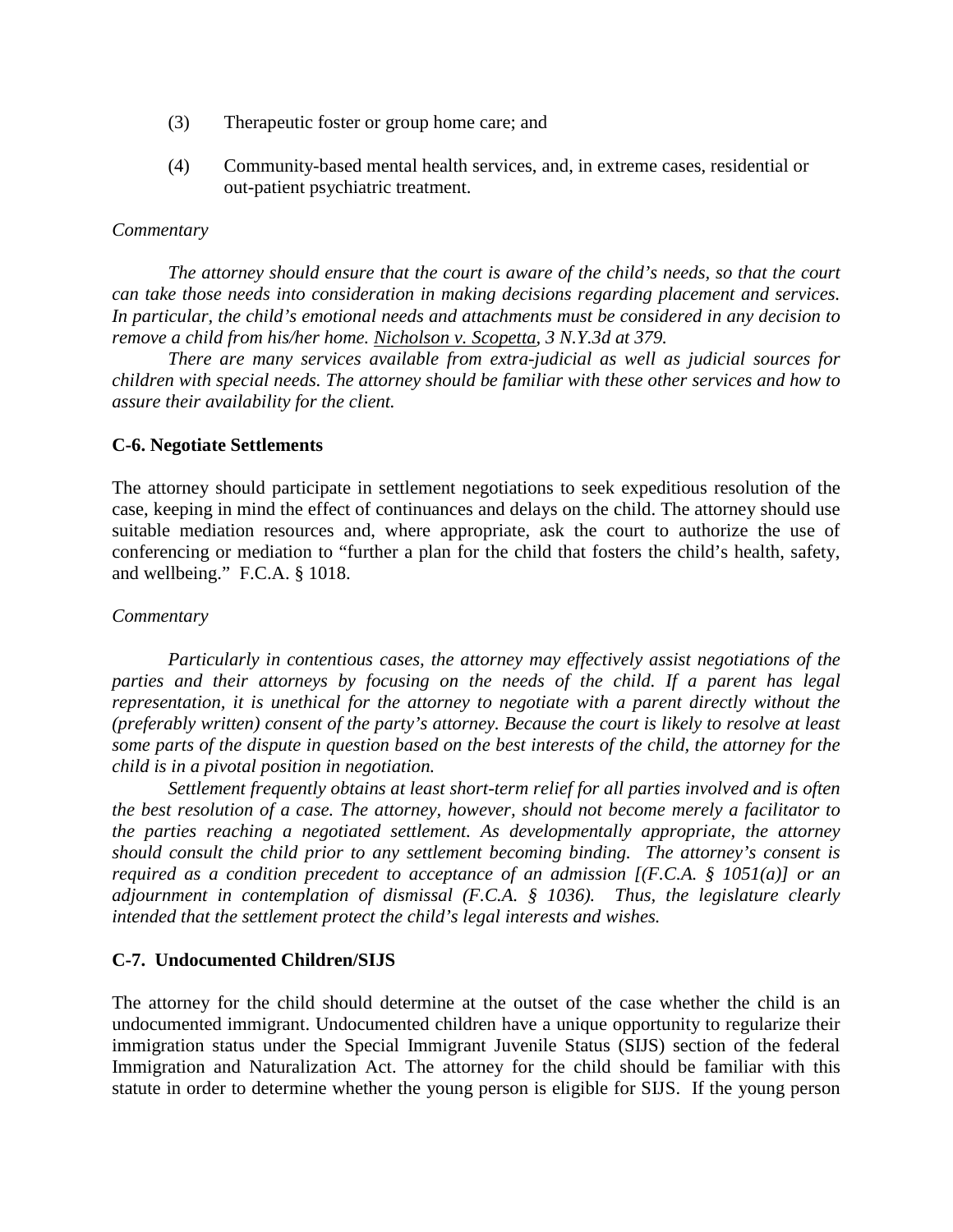is SIJS eligible, the attorney should obtain the family court orders required in order to adjust the young person's immigration status and connect them with appropriate immigration resources so that the child can obtain a green card.

# *Commentary*

*It is estimated that well over one thousand children who enter foster care in New York State each year do not have legal immigration status. This poses a major obstacle to permanency planning for these young people, who are at risk of deportation, not authorized to work, and ineligible for college financial aid and other government benefits. Relief for these children is available in the form of SIJS, a type of visa designated for undocumented children who are the subject of abuse, neglect, voluntary foster care placement, guardianship, adoption, and PINS or delinquency proceedings. While the SIJS application itself is made to the U.S. Citizenship and Immigration Services, a prerequisite for the application is an order from the family court making specific factual findings that the young person:*

- *is under 21 years of age;*
- *is unmarried;*
- *has been declared dependent upon a juvenile court;*
- *has been deemed eligible by the court for long-term foster care due to abuse, neglect or abandonment;*
- *continues to be dependent upon the juvenile court and eligible for long-term foster care, in that family reunification is no longer an option; and that*
- *it would not be in the young person's best interest to be returned to his/her country of nationality or last residence.*

*See Immigration and Naturalization Act § 101(a)(27)(J), 8 U.S.C.§1101(a)(27)(J).*

# **C-8. Adolescent Clients**

The attorney who represents a young person age 14 or older should be familiar with, among other things, both the federal and state law governing services and discharge resources available to youth aging out of foster care.

# *Commentary*

*An enormous number of young people age out of the system each year without the resources they need and to which they are legally entitled. The attorney must advocate for effective planning for adolescent clients as early in a case as possible. See 42 U.S.C. §§ 675(1)(D), 677(a); F.C.A. §§ 1052(b)(i)(A)(6)(iv), 1089(c)(v), 1089(d)(2)(i); S.S.L. § 358-a(3); 18 NYCRR § 430.12(f).*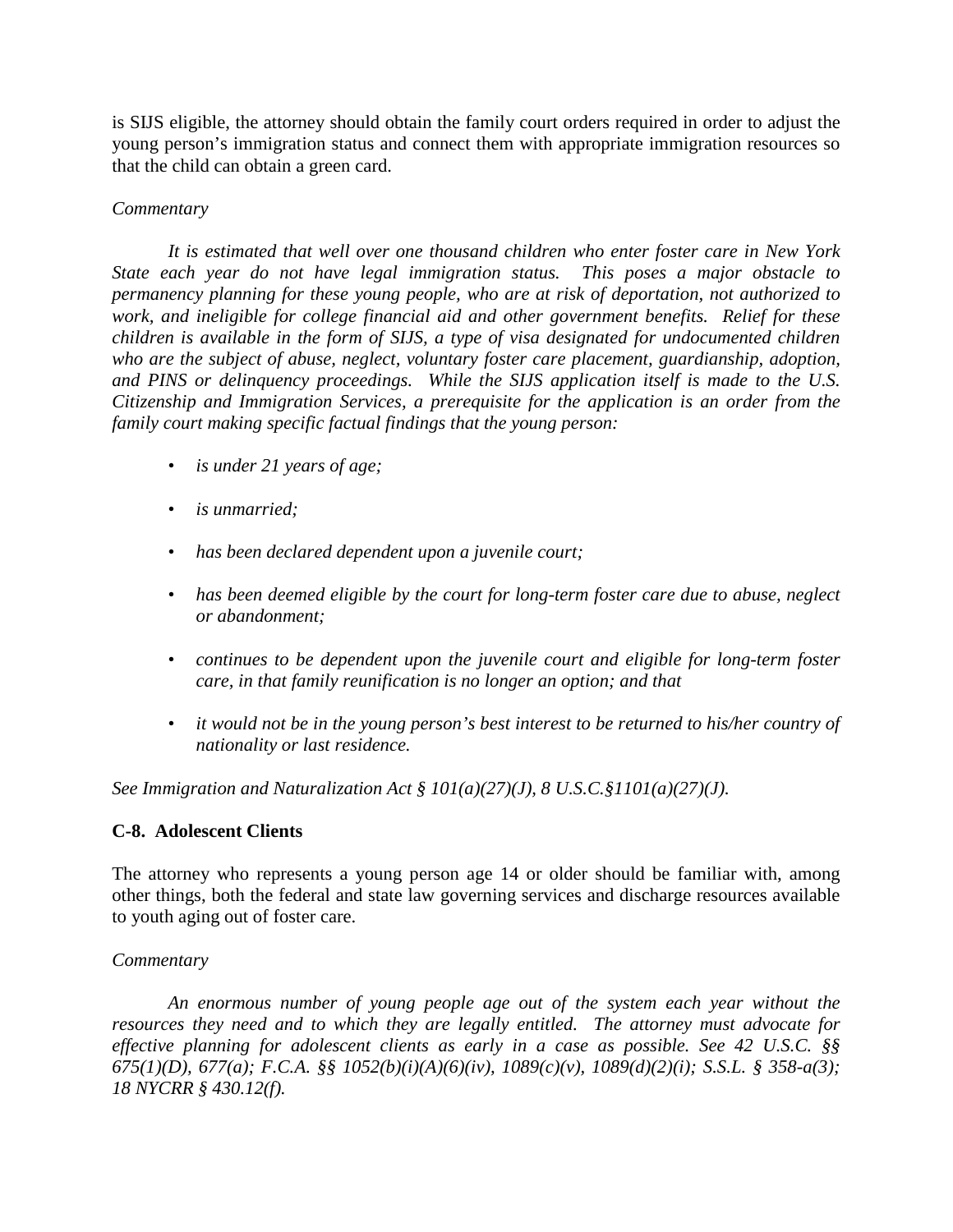*When clients approach the age of 18, the attorney should be prepared to discuss the advantages and disadvantages of remaining in foster care and, if the client decides to remain in care past their 18th birthday, have the client sign a written consent to remain in care. The young person should also understand his or her options regarding return to foster care prior to age 21, pursuant to Family Court Act Art.10-B (see section D-14 below).* 

# **D. HEARINGS**

# **D-1. Court Appearances**

The attorney should attend and fully participate in all hearings and in all telephone or other conferences with the court unless a particular hearing involves issues completely unrelated to the child.

## *Commentary*

*Whenever it furthers the child's legal position, the attorney for the child should verify that the parents and other necessary parties have been properly notified of the hearing.*

## **D-2. Client Explanation**

The attorney should explain to the client, in a developmentally appropriate manner, what is expected to happen before, during, and after each hearing. Post-court appearance updates should be provided to the child as soon as possible.

## **D-3. Motions and Objections**

The attorney should make appropriate motions, including motions *in limine* and evidentiary objections, to advance the child's position at trial or during other hearings. If necessary, the attorney should file briefs in support of evidentiary issues. Further, during all hearings, the attorney should preserve legal issues for appeal, as appropriate.

## **D-4. Presentation of Evidence**

The attorney should present and cross-examine witnesses, offer exhibits, and provide independent evidence as necessary to support the child's legal position.

## *Commentary*

*The child's position may overlap with the positions of one or both parents, third-party caretakers, or a child protection agency. Nevertheless, the attorney should be prepared to participate fully in every hearing and not merely defer to the other parties. Any identity of position should be based on the merits of the position (consistent with Standard B-6), and not a mere endorsement of another party's position. Case law makes plain that children are entitled to more than the mere presence of an attorney; they deserve effective representation, and the*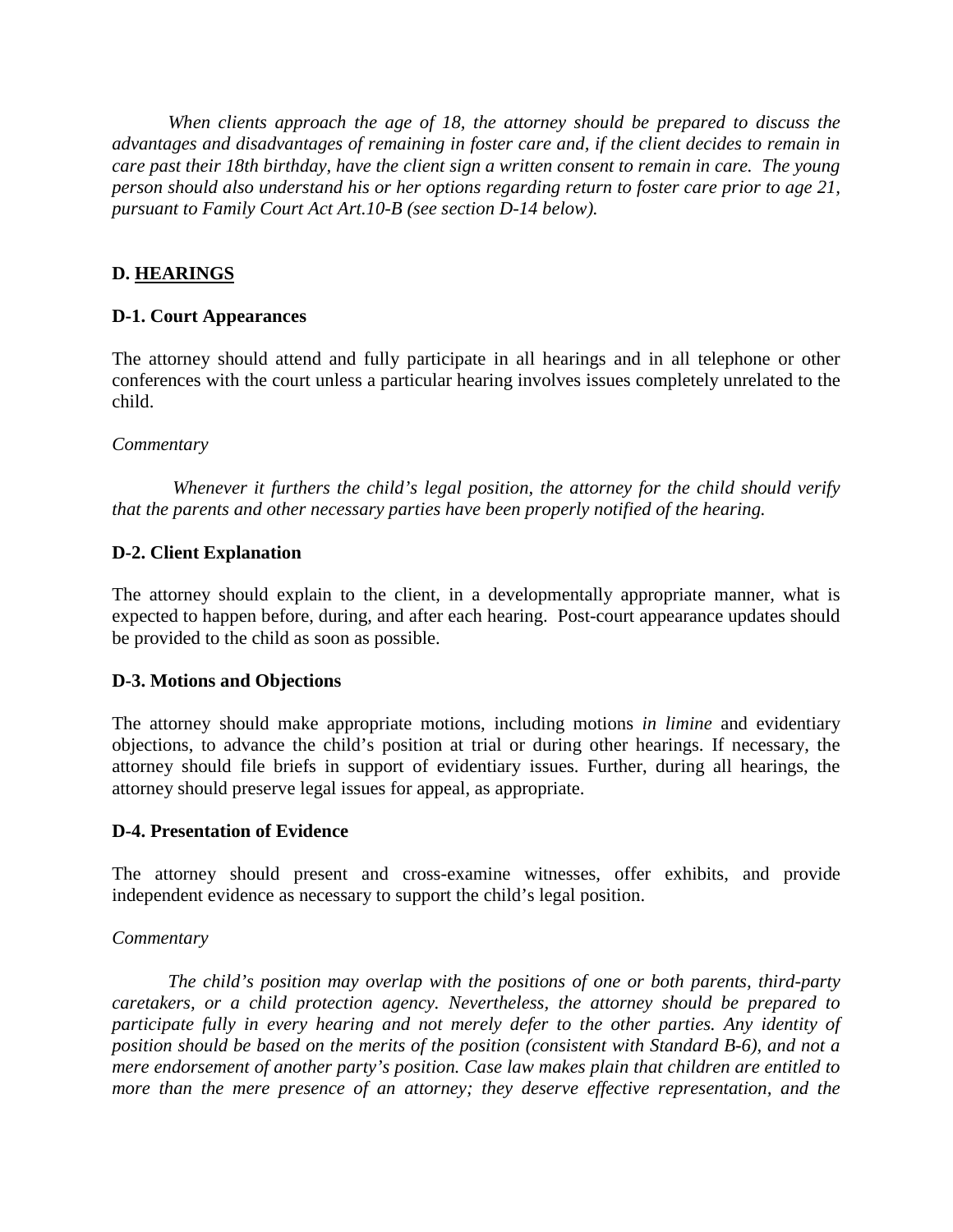*failure to provide effective representation constitutes reversible error. See Matter of Jamie TT., 191 A.D.2d 132. 599 N.Y.S.2d 892 (3d Dept, 1993).*

# **D-5. The Child's Participation at a Hearing**

The child's participation at a hearing can take a variety of forms. Participation can be accomplished indirectly, through the attorney's representation of the child's position, or directly, through the child's presence in the courtroom or *in camera*. When the attorney determines that the child wishes to or should be present in the courtroom, the attorney shall make necessary applications to the court and otherwise attempt to enforce the child's right to be present.

## *Commentary*

*New York State has not yet enacted legislation nor recognized a constitutional right for children to be present during court proceedings. However, federal legislation mandates that states receiving federal foster care funding require the court to "consult" with the child regarding the permanency plan. Children and Families Services Improvement Act of 2006 (Public Law 109-248). Arguably, the federal law requires an in-court appearance by the child.*

*When the attorney has determined pursuant to Standard A-1 that the child has the capacity to decide whether he or she wishes to appear in court, the attorney should provide counseling and advice to the child regarding the advisability of appearing in the courtroom as*  well as inform the child of other mechanisms for participation, such as presentation of in camera *testimony, or appearance for discrete portions of the proceeding. The attorney should also raise and discuss with the child the emotional impact of the child's presence in court or exposure to inflammatory facts but, in the end, should assert the child's desire to appear in court insofar as the child directs.* 

*When the attorney has determined pursuant to Standard A-1 that the child lacks capacity, the attorney should advocate for the child's presence in the courtroom only after determining that the child's presence is essential to the furtherance of the child's legal position, and after consulting with mental health professionals, caretakers, and any other persons who are knowledgeable about the child's emotional condition and possible harmful reaction to the court proceedings. The attorney should keep in mind that any child, even one who is too young to sit through the hearing, or too developmentally delayed to direct the attorney with regard to the outcome of the case, may benefit from seeing the courtroom and meeting, or at least seeing, the judge who will be making decisions.* 

*When an attorney's application to have a child present in court is granted by the judge, the attorney should always attempt to ensure that the child's experience in court is as comfortable and stress-free as possible. To that end, the attorney should try to arrange for the child to wait in an appropriate setting in the courthouse and explain to the child, before and after the hearing, what is likely to occur and what has occurred.* 

## **D-6. Whether Child Should Testify**

The attorney should decide, in consultation with his or her client, whether to call the child as a witness, and if so, whether testimony will be given in open court or whether the child should testify *in camera*. The decision should include consideration of the child's need or desire to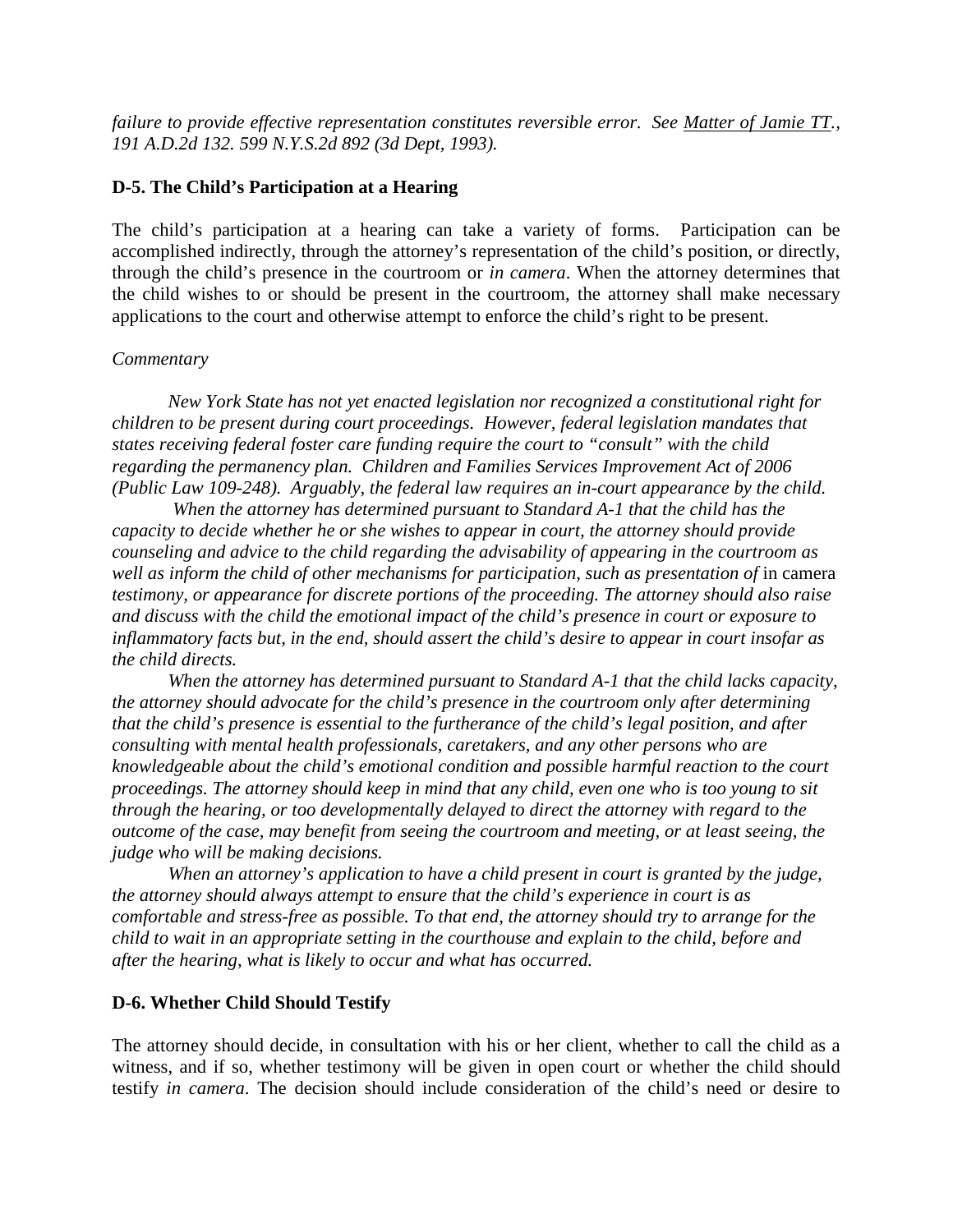testify, any repercussions of testifying, the necessity of the child's direct testimony, the availability of other evidence or hearsay exceptions which may substitute for direct testimony by the child, and the child's developmental ability to provide direct testimony and withstand possible cross-examination. Ultimately, unless the child clearly lacks capacity pursuant to the criteria set forth in Section A-3 (above), the attorney is bound by the child's direction concerning testifying.

## *Commentary*

*There are no blanket rules regarding a child's testimony. While testifying is undoubtedly traumatic for many children, it is therapeutic and empowering for others. Therefore, the decision to have the child testify should be made individually, based on the circumstances of the individual child and the individual case. In the absence of compelling reasons, a child who has a strong desire to testify should be called to do so. If the child does not wish to testify or would be harmed by being forced to testify, the attorney should seek a stipulation of the parties not to call the child as a witness or seek a protective order from the court. If the child is compelled to testify, the attorney should seek to minimize the adverse consequences by seeking any appropriate accommodations permitted by local law, such as having the testimony taken informally, in chambers, without presence of the parent(s), or the parents' attorneys and requesting sufficient hearing time in order for the child's testimony to be limited to one appearance. Before agreeing to this forum, the child should be made aware of the rare circumstances where judges have determined that the in-chambers testimony can be shared with others who might be excluded from chambers. At the conclusion of the* in camera *interview, the attorney should reiterate the confidential nature of the proceeding, and make every effort to ensure that the transcript will not be released to any unauthorized person. The attorney should also prepare the child for the possibility that the judge may render a decision against the child's wishes.*

*If the child's testimony is requested or required, the attorney must thoroughly prepare the child, and advise the child of the nature of the testimony and the reasons the testimony is necessary. If the child's testimony is requested and the child does not wish to testify, the attorney should consider whether testifying may be avoided through either the introduction of other evidence or by stipulation to the facts to which the child would attest or, when appropriate, by filing a protective order to prevent the compelled testimony of the child. If the child's testimony is required, the attorney should consider requesting that the testimony be taken in the judge's chambers, with the attorney present, rather than the more formal courtroom (which may be intimidating to the child). The attorney should request that the* in camera *interview be structured in a way that would be least harmful to the child. The attorney should also consider consulting with a social worker or other mental health professional to help the child prepare for the psychological and emotional experience of testifying before the court.*

# **D-7. Child Witness**

The attorney should prepare the child to testify. This should include familiarizing the child with the courtroom, court procedures, and what to expect during direct and cross-examination and ensuring that testifying will cause minimum harm to the child.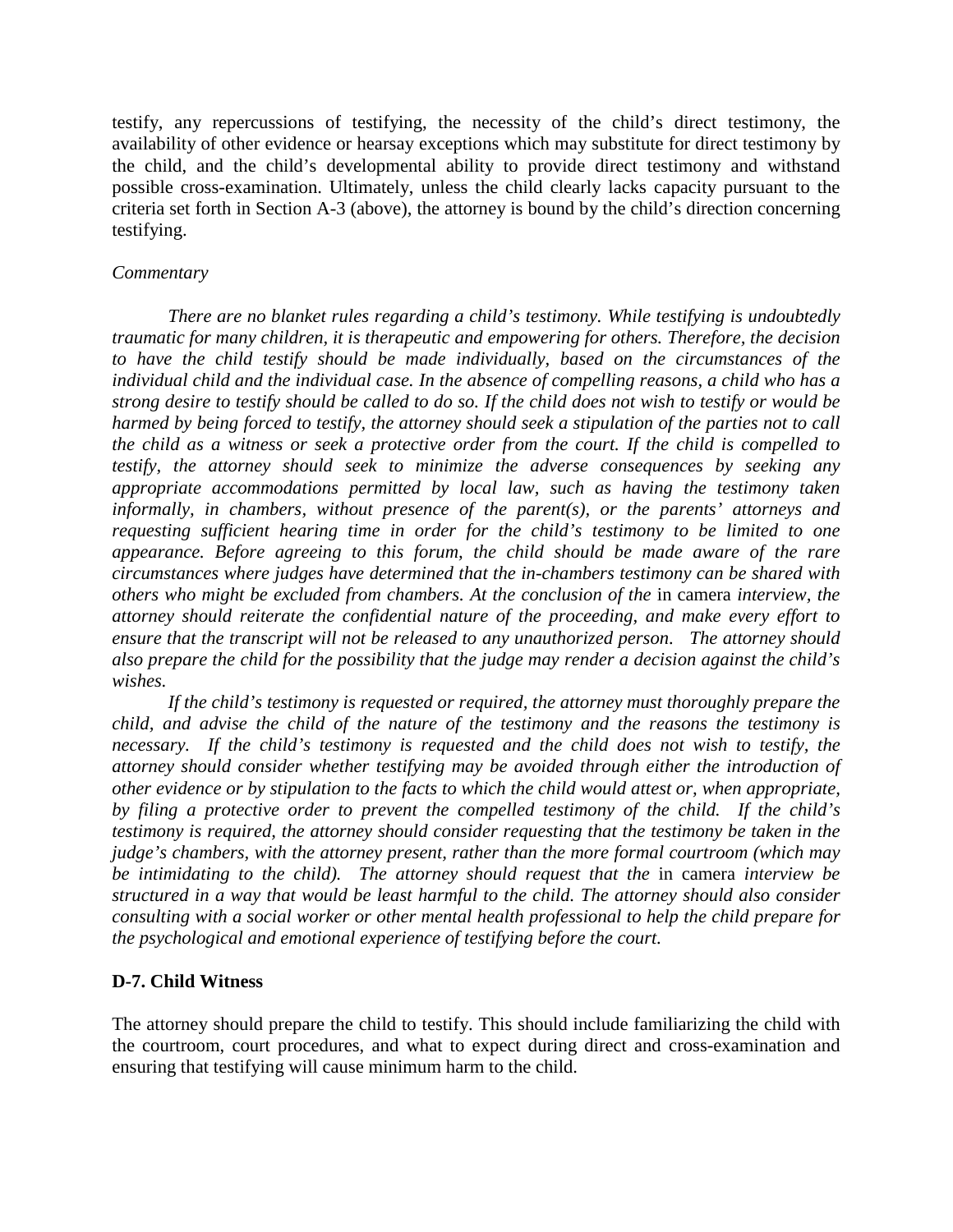#### *Commentary*

*The attorney's preparation of the child to testify should include attention to the child's developmental needs and abilities as well as to accommodations that should be made by the court and other attorneys. The attorney should seek any necessary assistance from the court, including location of the testimony (in chambers, at a small table, etc.); determination of who will be present; restrictions on the manner and phrasing of questions posed to the child; and the possibility of a prior visit to the courtroom.* 

*The accuracy of children's testimony is enhanced when they feel comfortable. Courts have permitted support persons to be present in the courtroom, sometimes even with the child sitting on the person's lap to testify. Because child abuse and neglect cases are often closed to the public, special permission may be necessary to enable such persons to be present during hearings. Further, where the rule sequestering witnesses has been invoked, the order of witnesses may need to be changed or an exemption granted where the support person also will be a witness. The child should be asked whether he or she would like someone to be present and, if so, whom the child prefers. Typical support persons include parents, relatives, therapists, Court Appointed Special Advocates (CASAs), social workers, victim-witness advocates, and members of the clergy. For some, presence of the attorney provides sufficient support.*

#### **D-8. Questioning the Child**

The attorney should seek to ensure that questions to the child are phrased in a syntactically and linguistically appropriate manner.

#### *Commentary*

*The phrasing of questions should take into consideration the law and research regarding children's testimony, memory, and suggestibility. The attorney must become skilled at recognizing the child's developmental limitations and in asking developmentally appropriate questions. If the child is testifying* in camera*, the attorney should request permission to ask questions that the judge may not have asked, whenever it is in the client's interest to have the judge hear that information.*

#### **D-9. Challenges to Child's Testimony or Statements**

The child's competency to testify, or the reliability of the child's testimony or out-of-court statements, may be called into question. The attorney should be familiar with the current law and empirical knowledge about children's competency, memory, and suggestibility and, where appropriate, attempt to establish the competency and reliability of the child.

#### *Commentary*

*If necessary, the attorney should present expert testimony to establish competency or reliability, or to rehabilitate any impeachment of the child on those bases.*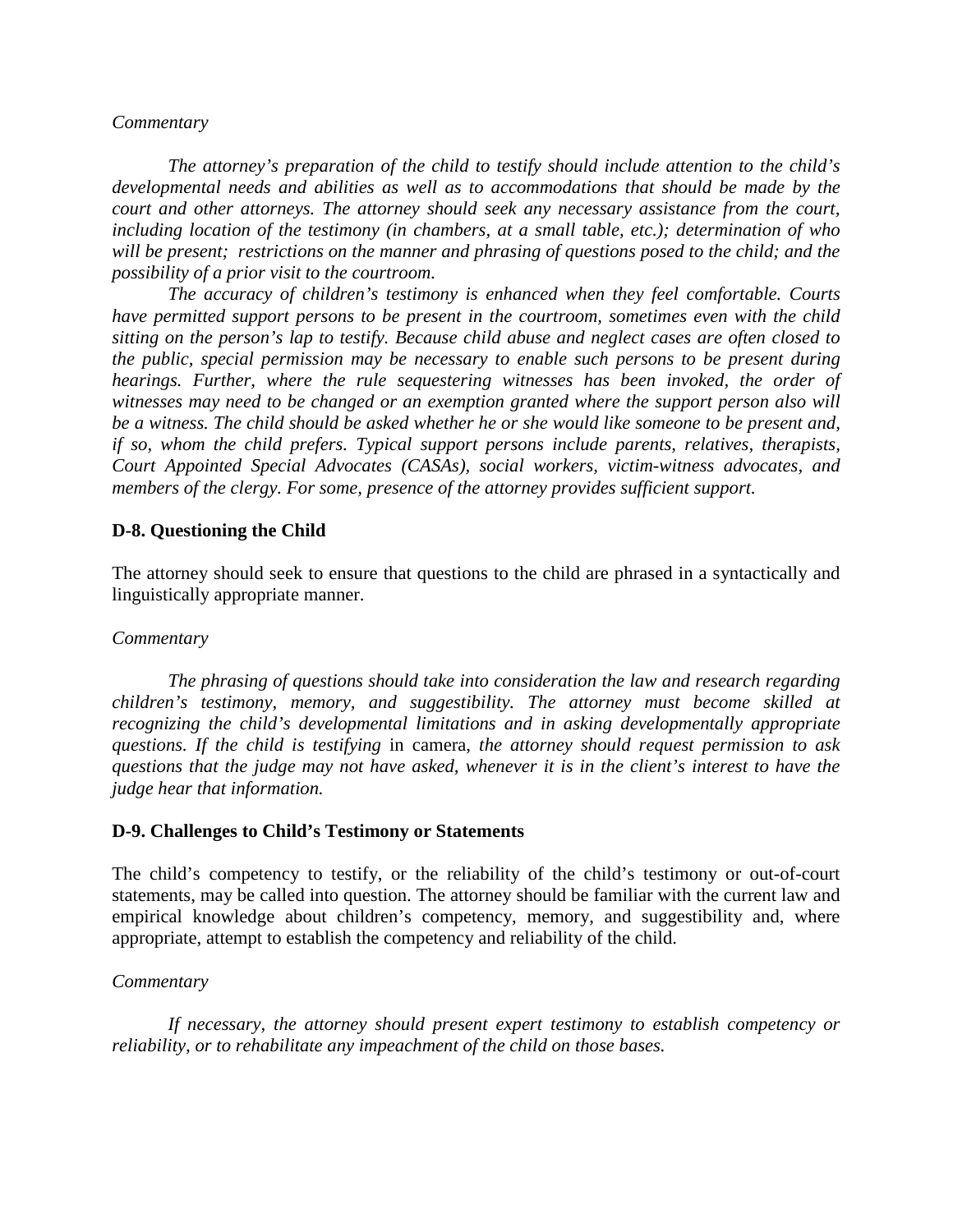#### **D-10. Conclusion of Hearing**

At the conclusion of the fact-finding, disposition or permanency hearing, if appropriate, the attorney should make a closing argument and provide proposed findings of fact and conclusions of law. The attorney should ensure that a written order is entered.

#### *Commentary*

*One of the values of having a trained attorney is that he or she can often present creative alternative solutions to the court. Further, the attorney is able to argue the child's legal position from the child's perspective, keeping the case focused on the child's wishes, needs and the effect of various dispositions on the child.*

## **D-11. Dispositional Hearing**

The attorney should, in consultation with the child, develop a dispositional plan to present to the court and should request a hearing, if necessary, to advocate for the expressed wishes and legal interests of his/her client.

## *Commentary*

*Only the child's attorney is charged with expressing the child's wishes. Any disposition should be the product of extensive evaluation and review, should comprehensively address the family's problems, and should be consistent with the child's legal interests and, to the greatest extent possible, his or her wishes. All disposition alternatives should be explored with the client and any resources that the child might identify, including: foster care placement, placement for adoption, custody, guardianship and (as of April 1, 2011) kinship guardianship with financial assistance pursuant to S.S.L § 458-b.*

*Development of a dispositional plan should commence at an early date, although the goals may be refined and updated as the case nears a conclusion.* 

*In a termination of parental rights proceeding, a separate dispositional hearing is not required when the court has determined, at the fact-finding stage, that the parent has abandoned the child, or that parental rights should be terminated because of "permanent" mental illness or retardation. However, disposition, whether adoption, continued foster care, or family reunification, determines the child's future life. The need for specific services, the appropriateness of potential permanent placements and even the proof necessary to sustain a finding may all flow from the dispositional goal. Therefore, the attorney should formulate an opinion as to the dispositional plan to be presented by the petitioning agency, and if after consultation with the child, the attorney disagrees with the agency's plan, a comprehensive alternative plan should be prepared and presented to the court.*

*A denial of a request for a dispositional hearing in a termination of parental rights proceeding could constitute an abuse of discretion, and, in such situations, the attorney may initiate an appeal.*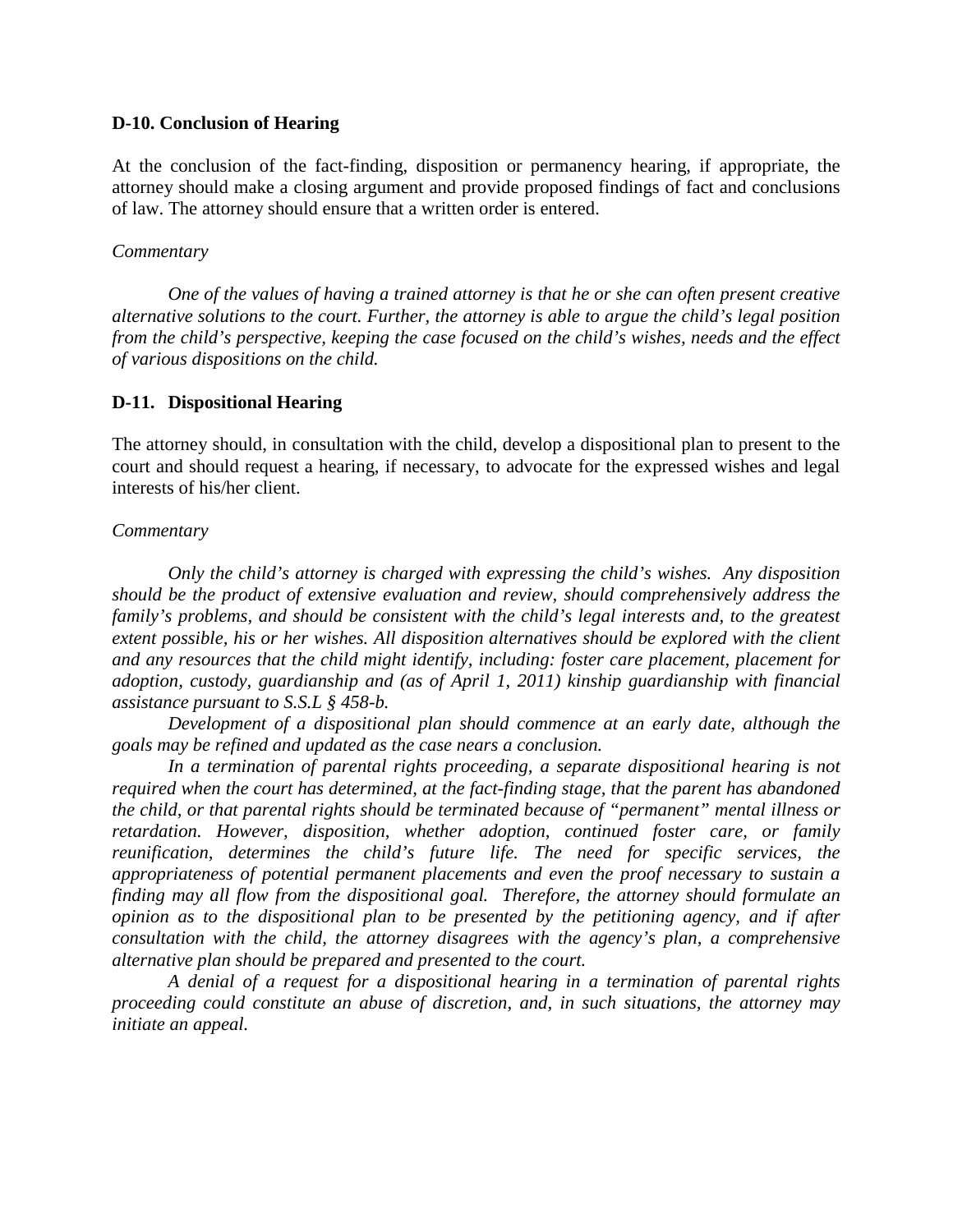# **D-12. Permanency Hearings**

The attorney must appear at all permanency hearings scheduled by the court and advocate for the child's position regarding each of the issues to be addressed, including the permanency planning goal, efforts to be made to achieve the goal, visitation plans, the appropriateness of the child's current placement, and the child's service needs.

# *Commentary*

*The Family Court retains continuing court jurisdiction and calendaring for all children who have been placed or freed for adoption "until the child is discharged from placement and all orders regarding supervision, protection or services have expired." F.C.A. § 1088. Within eight months after the child was first removed and placed in foster care, and every six months thereafter, a permanency hearing must be held. The attorney should make best efforts to obtain the mandated permanency hearing report, which is due at least 14 days before the date set for the permanency hearing. F.C.A. § 1089. Although the hearing must be completed within 30 days, the attorney should consider asking the court for a continuance if the report has not been provided prior to the hearing so that the attorney can do an independent assessment and, if necessary, prepare for a full evidentiary hearing on behalf of his or her client. The legislative intent of the permanency legislation was to ensure that children who have been placed in foster care or freed for adoption do not languish, and that the court oversees the progress of every child on a frequent basis. It is incumbent upon the attorney to make best efforts to ensure that every child achieves his or her permanency goal as soon as possible.*

# **D-13. Expanded Scope of Representation**

The attorney should evaluate, in consultation with the child, the pursuit of other issues on behalf of the child, administratively or judicially, even if those issues do not appear to arise from the court appointment. For example:

- (1) Child support;
- (2) Delinquency or status offender matters;
- (3) SSI and other public benefits;
- (4) Custody;
- (5) Guardianship;
- (6) Paternity;
- (7) Personal injury;
- (8) School/education issues, especially for a child with disabilities;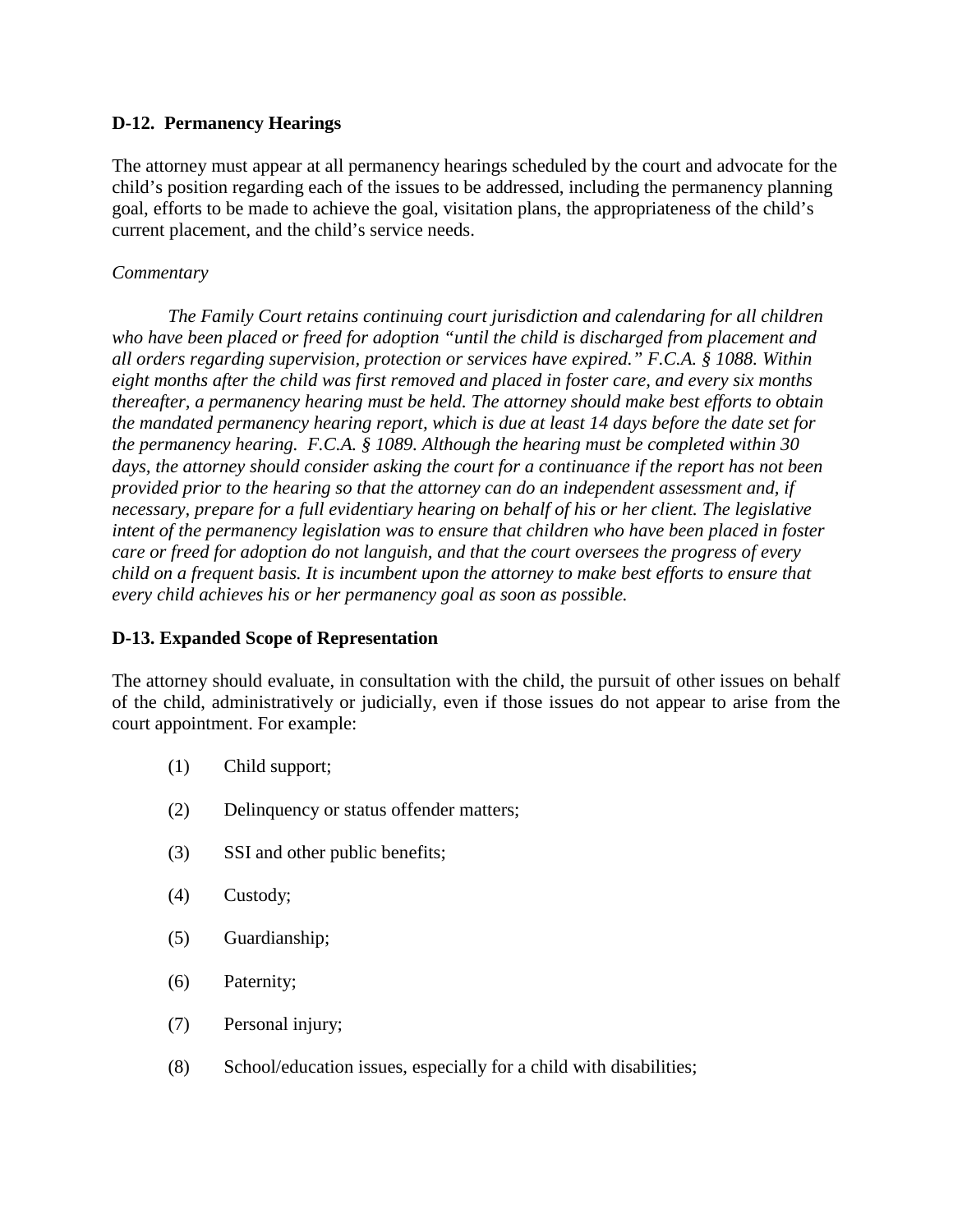- (9) Mental health proceedings;
- (10) Termination of parental rights;
- (11) Adoption; and
- (12) Immigration status.

#### *Commentary*

*The child's interests may be served through proceedings not directly connected with the case in which the attorney is participating. In such cases the attorney may be able to secure assistance for the child by filing or participating in other actions.* 

*If a termination of parental rights petition is pending on behalf of the child, the attorney should consider whether or not an adoption petition should be filed forthwith. D.R.L. § 12(8).* 

*As a result of legislation enacted in 2006, where a child is under the jurisdiction of the family court as a result of a family court child protective, foster care, surrender or termination of parental rights proceeding, there is a preference for filing an adoption proceeding in the same court and a procedure for ensuring that the case will be heard, to the extent practicable, before the same judge presiding over the pending proceeding.*

#### **D-14. Obligations After Disposition**

The attorney's representation continues throughout the period of placement, supervision or adjournment in contemplation of dismissal. Throughout this time, the attorney must monitor the case; receive relevant reports; and initiate appropriate modification, enforcement or other action in the interests of the child. The attorney should file an appropriate petition if a client over the age of 14, who has been freed for adoption but not adopted, notifies the attorney that he or she wishes to have parental rights restored pursuant to F.C.A. § 635. Similarly, in certain circumstances the attorney should file appropriate motion papers on behalf of a client who is over 18 and has consented to discharge from foster care but wishes to return to care.

#### *Commentary*

*Representing a child should reflect the passage of time and the changing needs of the child. The bulk of the attorney's work often comes after the initial hearing, including ongoing permanency hearings, service plan reviews, issues of termination, and so forth. Often a child's case workers, therapists, other service providers or even placements change while the case is still pending. The attorney may be the only source of continuity for the child. Such continuity not only provides the child with a stable point of contact but also may represent the institutional memory of case facts and procedural history for the agency and court. The attorney should stay in touch with the child, third-party caretakers, case workers, and service providers throughout the term of appointment to ensure that the child's needs are met, and that the case moves quickly to an appropriate resolution.*

*Pursuant to legislation passed in 2010, the attorney's obligations toward the client who is over the age of 18 may extend past the client's discharge from foster care. Family Court Act*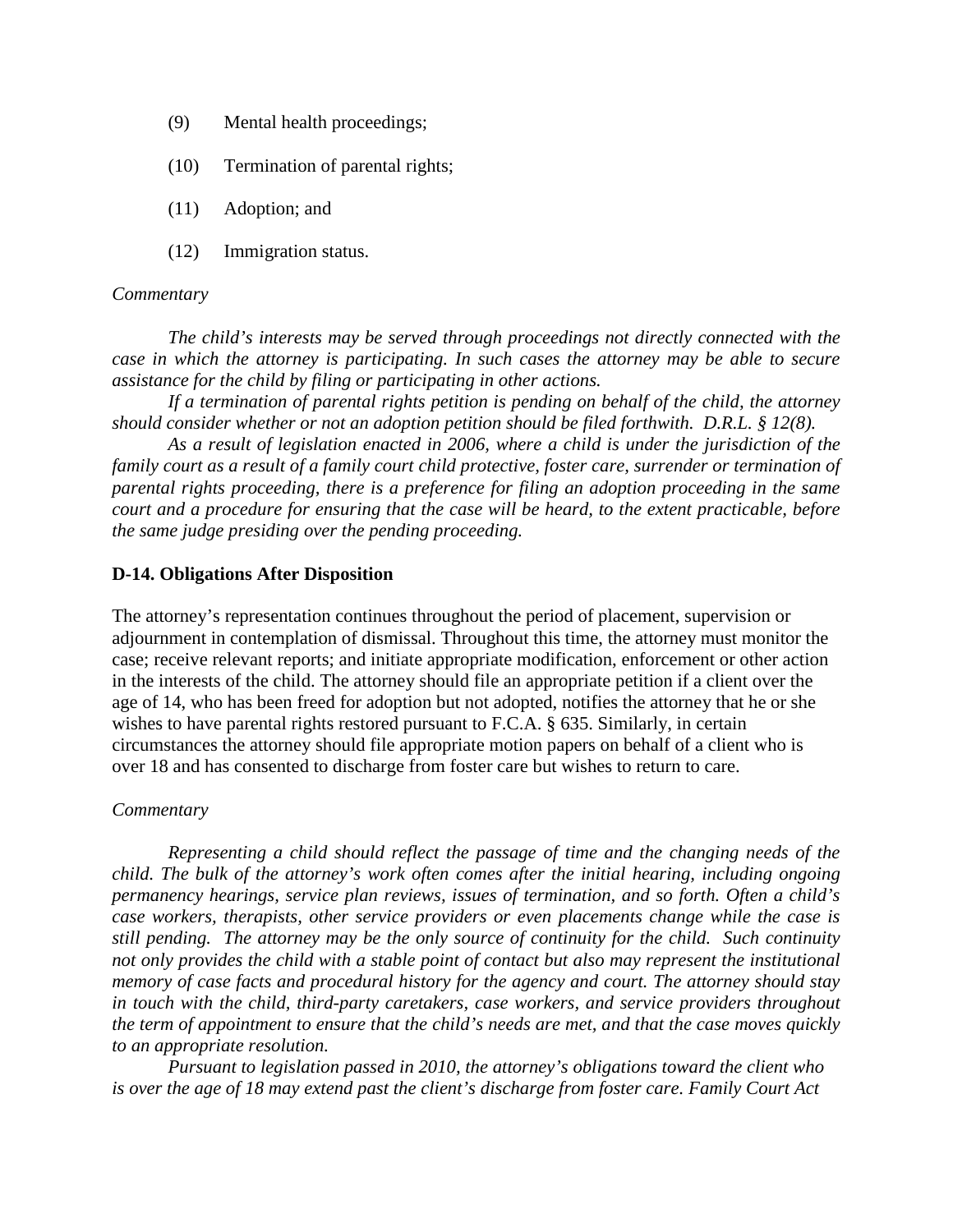*Article 10-B provides that youth under the age of 21 may return to foster care if they have been discharged after age 18 due to their decision to decline to consent to the continuation of foster care and find themselves with no reasonable alternative to placement, consent to participation in an educational/vocational program, and it is in their best interest to return. If, within 2 years of discharge, the client notifies his/her attorney that each of these criteria are met and that he or she desires to return to care, the attorney should move the court for an order approving the client's return to foster care. Similarly, F.C.A. § 635 has created a mechanism for parental rights to be restored, post-disposition, if a child over the age of 14 has been freed for adoption for 2 years or more but has not been adopted. It is incumbent upon the child's attorney, to consult with the client to determine if a petition to restore parental rights meets the criteria for filing, and if the child wishes to return to the parent's care.*

# **E. POST-HEARING**

# **E-1. Review of Court's Order**

The attorney should review all written orders to ensure that they conform to the court's verbal orders and statutorily required findings and notices.

# **E-2. Communicate Order to Child**

The attorney should discuss each order and its consequences with the child.

## *Commentary*

*The child is entitled to understand what the court has done and what that means to the child, at least with respect to those portions of the order that directly affect the child. Children may assume that orders are final and not subject to change. Therefore, the attorney should explain whether the order may be modified at another hearing, or whether the actions of the parties may affect how the order is carried out. For example, an order may permit the agency to return the child to the parent if certain goals are accomplished.*

## **E-3. Implementation**

The attorney should monitor the implementation of the court's orders and communicate to the responsible agency and, if necessary, the court, any non-compliance.

## *Commentary*

*The attorney should ensure that services are provided, and that the court's orders are implemented in a complete and timely fashion. In order to address problems with implementation, the attorney should stay in touch with the child, case worker, third-party caretakers, and service providers between review hearings. The attorney should consider filing any necessary motions, including those for civil or criminal contempt, to compel implementation. The attorney for the child is mandated by F.C.A. § 1075 ("special duties of attorney for the*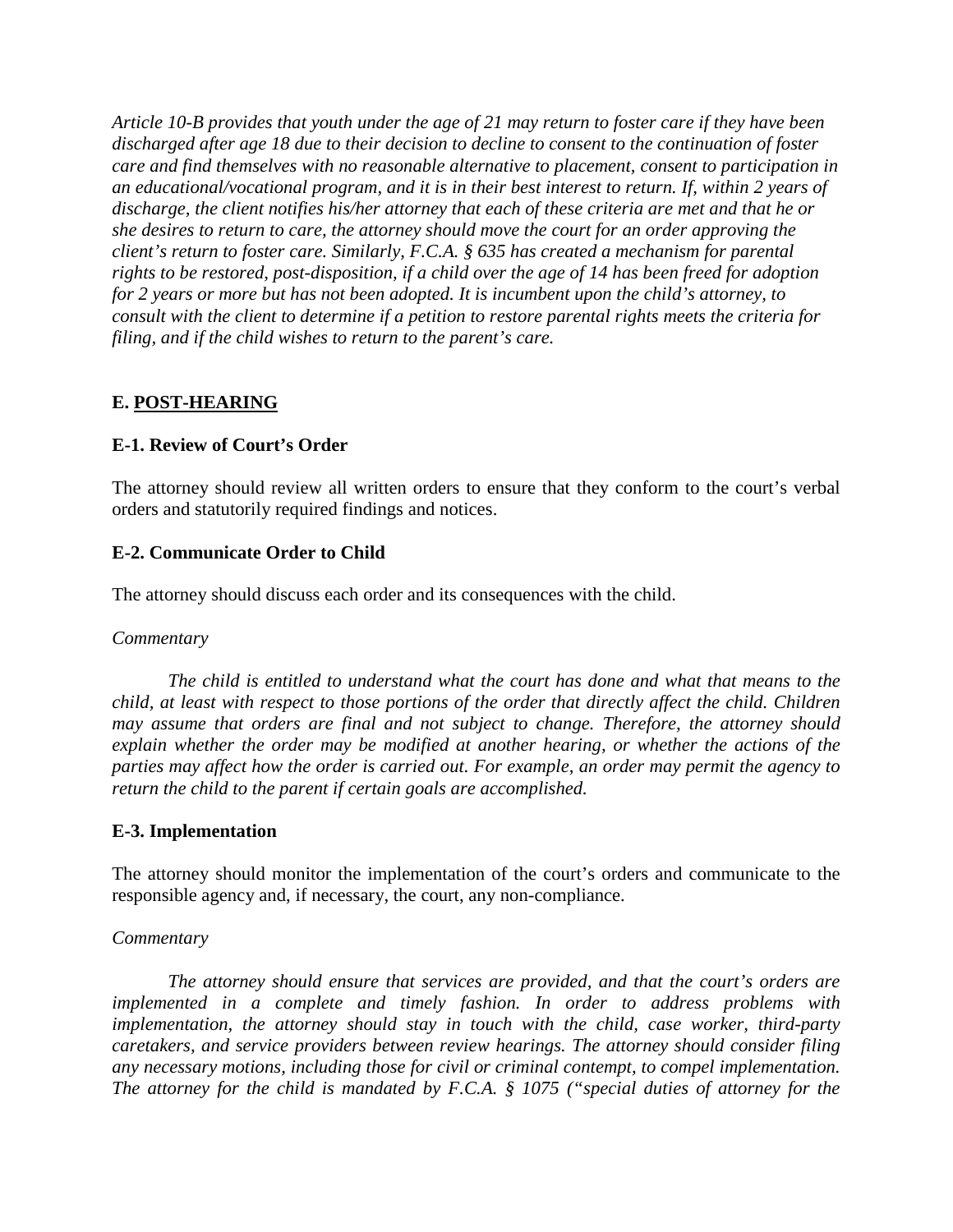*child") to review progress reports to determine whether there is reasonable cause to suspect that the child is at risk of further abuse or neglect, or that there has been a substantive violation of a court order. Where the attorney makes such a determination, the attorney must apply to the court for appropriate relief pursuant to F.C.A. § 1061. That section provides that the attorney may move the court to stay, set aside, modify or vacate any order issued in the course of an Article 10 proceeding. It should be noted that the attorney may seek relief pursuant to F.C.A. § 1061 at any time s/he receives information that would render such a motion appropriate.*

# **E-4. Protecting the Child's Rights**

Whenever appropriate, after consulting with the child, the attorney should assist in the filing of a notice of claim, obtain counsel for clients who were abused or injured in foster care, and for clients who were removed in violation of their constitutional rights, investigate bringing suit for damages for the client. The attorney for the child is obligated to protect all of the child's legal rights even if the attorney is not able to represent the child in another forum.

# **F. APPEAL**

# **F-1. Decision to Appeal**

The attorney should consider and discuss with the child, as developmentally appropriate, the possibility of an appeal. If after such consultation, the child wishes to appeal the order, and the appeal would not be frivolous, the attorney should take all steps necessary to perfect the appeal and seek appropriate temporary orders or extraordinary writs necessary to protect the interests of the child during the pendency of the appeal. If the child is aggrieved by the order, the attorney should take and perfect and appeal even if a party is also appealing.

# *Commentary*

*F.C.A. § 1121(2) requires the attorney to advise the child, in writing, of the right to appeal, the time limitations, the manner of initiating the appeal and obtaining a transcript, and the right to a free transcript and representation. The attorney is also statutorily required to explain to the child the consequences of an appeal and the reasons upon which an appeal may be based. The attorney should explain to the child not only the legal possibility of an appeal, but also the ramifications of filing an appeal, including the potential for delaying implementation of services or placement options. The attorney should also explain whether the trial court's orders will be stayed pending appeal, and what the agency and trial court may do pending a final decision. It is important to file a notice of appeal and perfect the appeal rather than relying on the aggrieved party to do so because if the party fails to perfect his or her appeal, the child will have no remedy.*

# **F-2. Withdrawal**

If the attorney determines he or she lacks the necessary experience or expertise to handle the appeal or is otherwise unable to proceed on the appeal, the attorney should notify the court and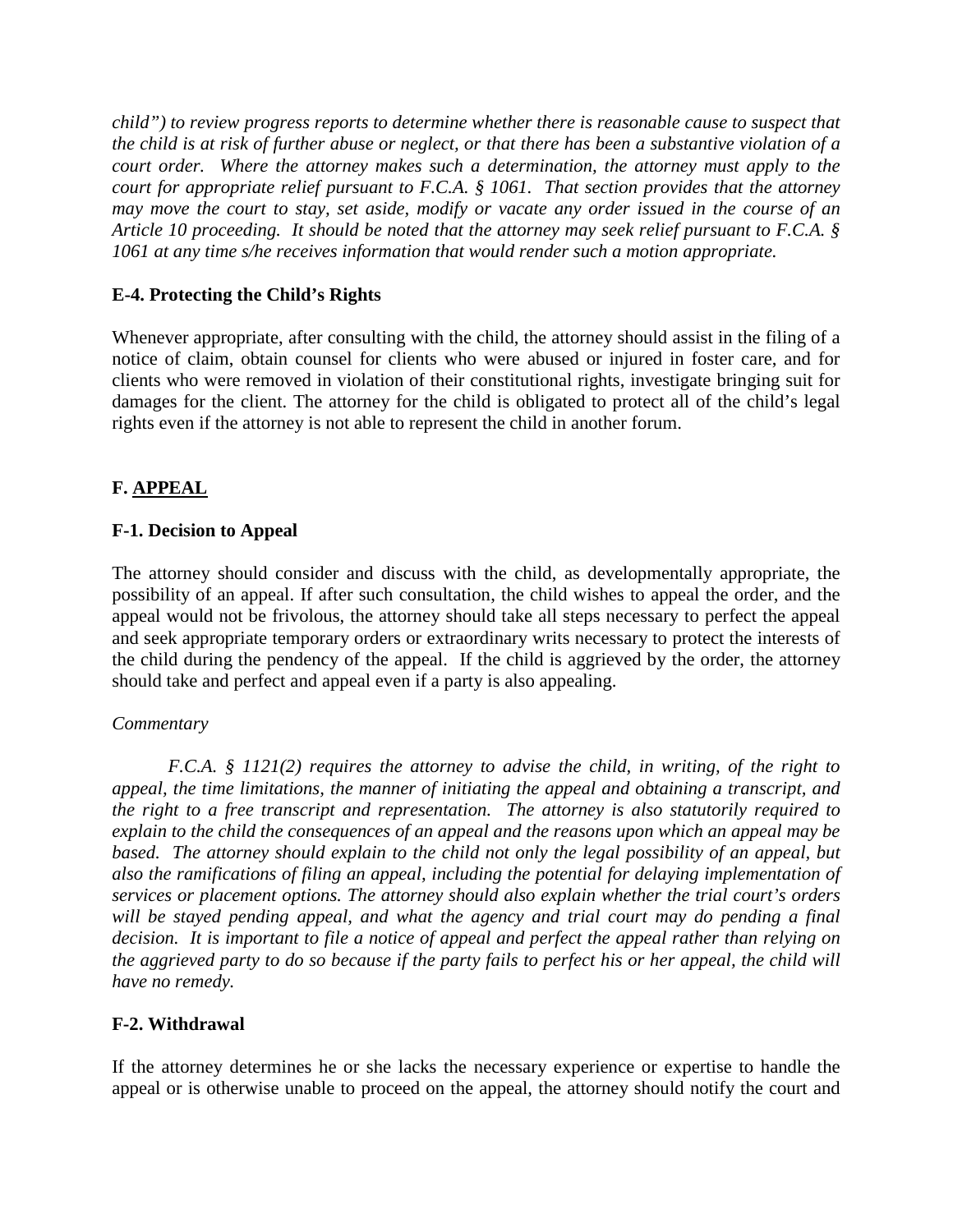seek to be relieved. The attorney should always cooperate with the newly appointed appellate attorney by sharing all relevant information on the case.

# **F-3. Participation in Appeal**

The attorney should participate in an appeal filed by another party unless relieved by the court. The attorney's assignment continues pursuant to F.C.A. § 1120(b). Because statewide uniformity is lacking in regards to procedures for the attorney to follow when the child is to be represented on appeal, the attorney should be aware of applicable Appellate Division rules.

## *Commentary*

*The attorney should take a position in any appeal filed by the parent, agency, or other party. If the child's interests are affected by the issues raised in the appeal, the attorney should represent the child's position in the appeal. The attorney's assignment continues pursuant to F.C.A. § 1120(b). Because statewide uniformity is lacking in regards to procedures for the attorney to follow when the child is to be represented on appeal, the attorney should be aware of applicable Appellate Division rules.*

*As a result of the permanency legislation enacted in 2005, children and parents represented by a legal services organization or assigned counsel are now presumed eligible for assignment of counsel for the appeal and poor person relief. The attorney should submit a certification that the child is still eligible for assignment of counsel. The legislative intent was to simplify and make automatic these applications in order to expedite an often lengthy appeals process.*

## **F-4. Conclusion of Appeal**

When the decision is received, the attorney should explain the outcome of the case to the child.

## *Commentary*

*As with other court decisions, the attorney should explain in terms the child can understand the nature and consequences of the appellate decision. In addition, the attorney should explain whether there are further appellate remedies and what more, if anything, will be done in the trial court following the decision*.

## **F-5. Cessation of Representation**

The attorney should discuss the end of the legal representation and determine what contacts, if any, the attorney and the child will continue to have.

#### *Commentary*

*When the representation ends, the child's attorney should explain in a developmentally appropriate manner why the representation is ending and how the child can obtain assistance in*